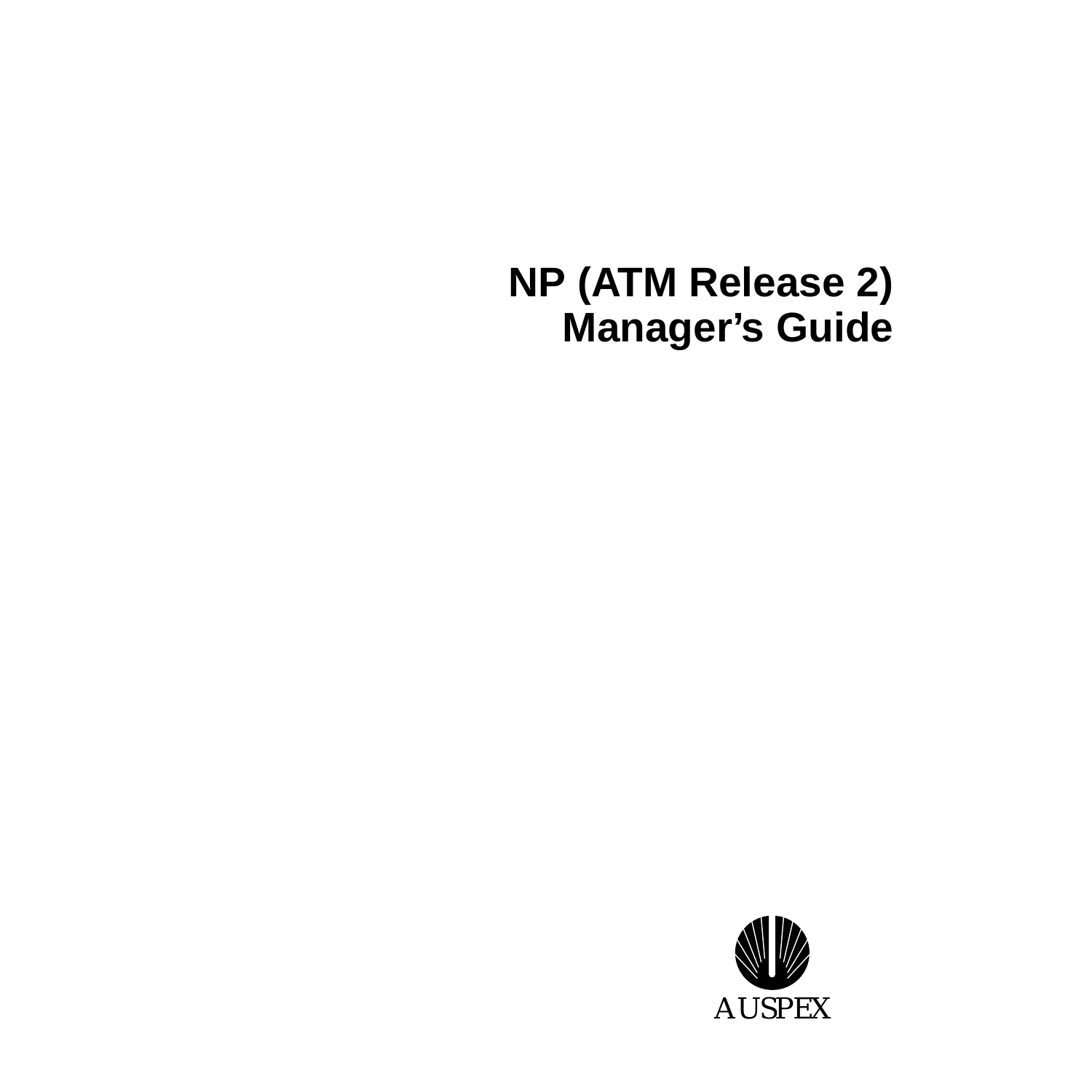

## **Copyright**

Copyright ©1998, Auspex Systems, Inc. All rights reserved. Printed in the United States of America. Part Number 850479-001.

No part of this publication may be reproduced, in any form or by any means, without the prior written consent of Auspex Systems, Inc. Auspex Systems, Inc., reserves the right to revise this publication and make changes in content from time to time without obligation on the part of Auspex Systems to provide prior notification of such revision or change.

Portions of this documentation incorporated by permission of FORE Systems, Inc.

U.S. GOVERNMENT RIGHTS: As specified in 48 C.F.R.12.212 of the FAR and in 48.C.F.R 227-7202-1 of the DFARS, the use, duplication or disclosure of licensed commercial software and documentation is subject to the Auspex System's license. Such rights and restrictions are similar to those set forth in FAR  $52.227-19(c)(1)$ &(c)(2).

## **Trademarks**

Auspex, the Auspex logo, Functional Multiprocessor, Functional Multi-processor, Functional Multi-processing, Functional Multiprocessing Kernel, FMK, and FMP are registered trademarks of Auspex Systems, Inc. NS 7000, NS 6000, NS 6002, NS 5500, NS 5502, NS 5000, NS 3000, NetServer, DataGuard, ServerGuard, Functional Multiprocessing, NeTservices, and Thrive Carefully are trademarks of Auspex Systems, Inc.

AT&T is a registered trademark of AT&T Corporation. Microsoft, MS, MS-DOS, Windows, Windows NT, and Backoffice are either registered trademarks or trademarks of Microsoft Corporation. Sun, Sun Microsystems, the Sun Logo, Solaris, SunOS, ONC, ONC/NFS, and NFS are trademarks or registered trademarks of Sun Microsystems, Inc. All SPARC trademarks are used under license and are the trademarks or registered trademarks of SPARC International, Inc. in the United States and other countries. UNIX is a registered trademark in the United States and other countries of The Open Group. VMEbus is a trademark of VMEbus Manufacturers Group. DEC and VT 510 are trademarks of Digital Equipment Corp. ForeRunner is a trademark of FORE Systems, Inc. Acrobat is a trademark of Adobe Systems, Inc.

Auspex NetServer<sup>™</sup> System Software is derived from UNIX<sup>®</sup> licensed from The Santa Cruz Operation, Inc. and SunOs<sup>TM</sup> 4.1.4 and ONC<sup>TM</sup>/NFS<sup>TM</sup> 4.1 licensed from Sun Microsystems, Inc. Auspex NetServer System Software Version 1.10 incorporates AT&T's Advanced Server for UNIX<sup>®</sup> Systems. Auspex Optional Products Premier Software Series for NeTservices<sup> $TM$ </sup> incorporates AT&T's Advanced Server for UNIX Systems and NETBIOS/ix™. NETBIOS/ix is a registered U.S. trademark of Micro Computer Systems, Inc.

Microsoft may have patents or pending patent applications, trademarks, copyrights, or other intellectual property rights covering subject matter in this document. The furnishing of this document does not give you any license to these patents, trademarks, copyrights, or other intellectual property rights except as expressly provided in any written license agreement from Microsoft.

Auspex Systems, Inc. 2300 Central Expressway Santa Clara, California 95050 Phone: (408) 566-2000 Fax: (408) 566-2020 Internet: info@auspex.com World Wide Web: http://www.auspex.com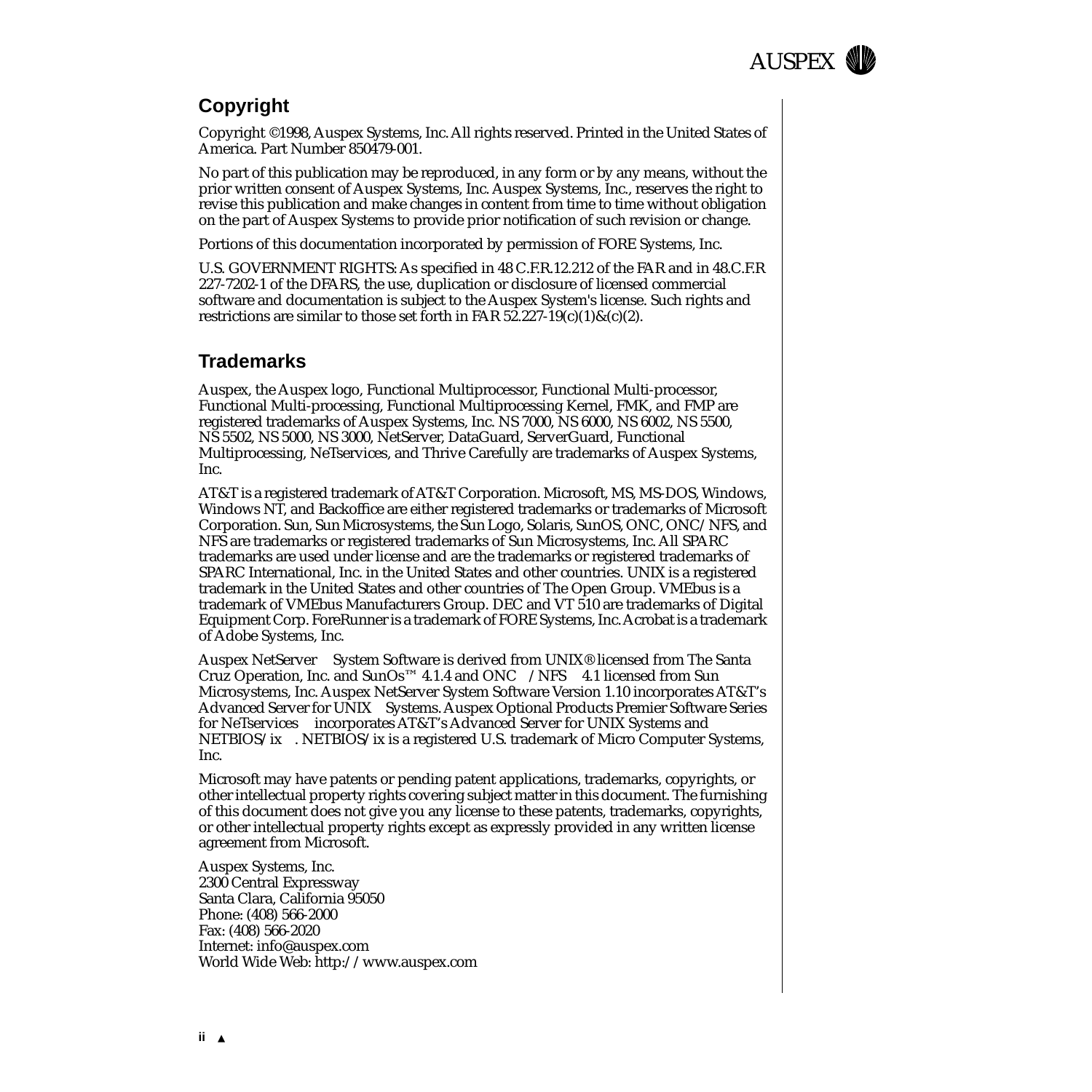

## **Protection Against Electrostatic Discharge**

To prevent damage to the system due to electrostatic discharge, always wear the antistatic wrist strap provided with your network server when you come in contact with the system.

## **Publication Change Record**

The following table records all revisions to this publication. The first entry is always the publication's initial release. Each entry indicates the date of the release and the number of the system release to which the revision corresponds.

| <b>Part Number</b> | Date       | <b>Description</b>          |
|--------------------|------------|-----------------------------|
| 850479-001         | March 1998 | Release 1.10, first release |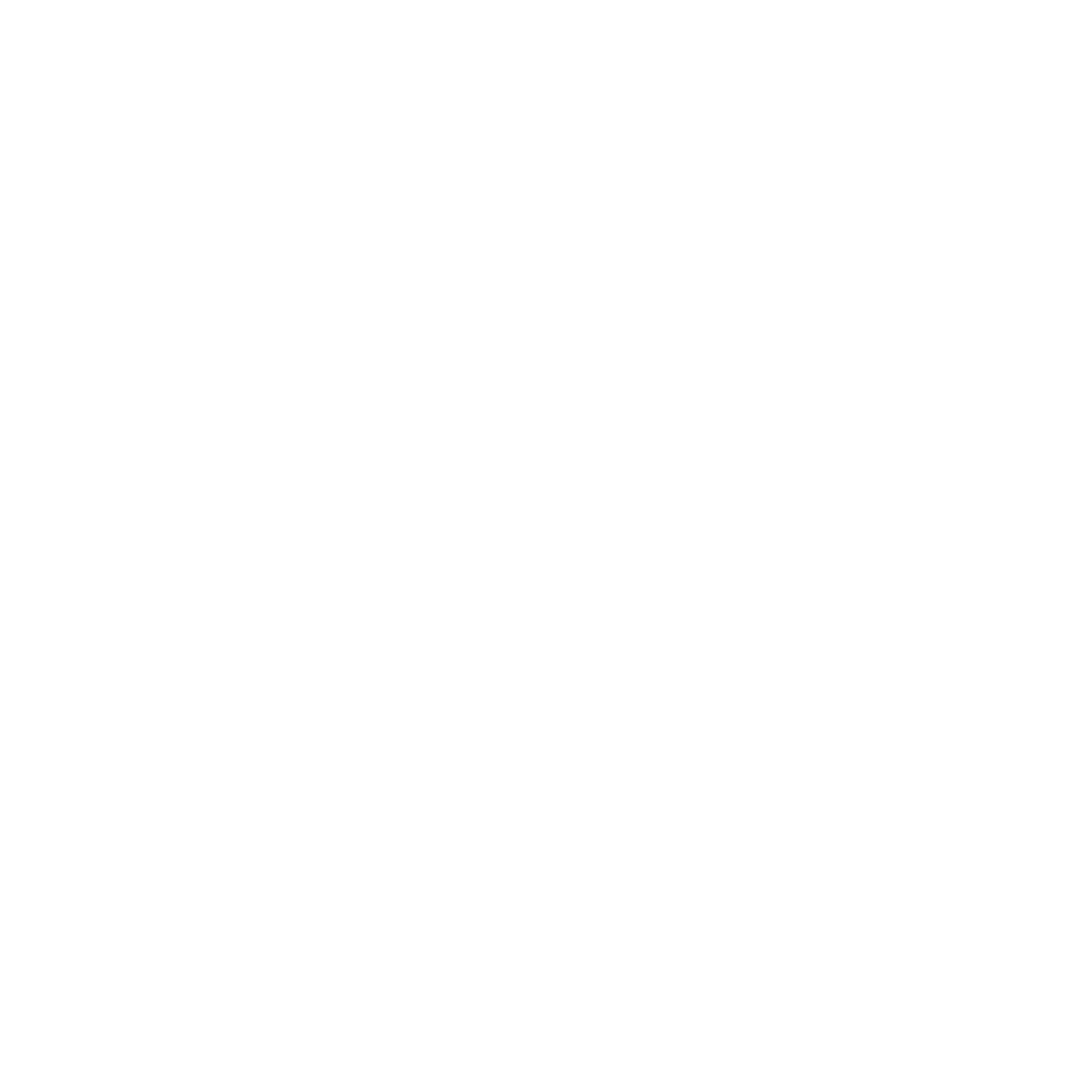

# **Preface**

## **About This Guide**

This guide provides information on how to operate and manage NP (ATM Release 2) software. It assumes you are familiar with the ATM network environment and terminology.

Information in this guide was derived in part from the *ForeRunner™ SBA-200 ATM SBus Adapter User's Manual* dated March 1996.

## **Applicable Documentation**

The following is a list of documents you will find useful when installing or operating NP (ATM Release 2):

- ▲ Software Release Note, Auspex Systems, Inc.
- ▲ *System Manager's Guide,* Auspex Systems, Inc.
- ▲ Hardware Release Note, Auspex Systems, Inc.
- ▲ Hardware manual for your server model

# **Typographical Conventions**

In this guide, different typefaces indicate different kinds of information. The following table explains these typographical conventions.

| Font           | <b>Meaning</b>                                                                                                                                                    |
|----------------|-------------------------------------------------------------------------------------------------------------------------------------------------------------------|
| Typewriter     | Indicates a literal screen message.                                                                                                                               |
| <b>Bold</b>    | In a command line, indicates information to be entered exactly as shown.<br>In text, indicates a command name or device name.                                     |
| <i>Italics</i> | In a command line, indicates a nonliteral item or variable for which you<br>substitute an appropriate value. In text, indicates a path name or a special<br>term. |

Hexadecimal values in the text are preceded with "0x," and leading zeros are not always shown. For example, the notation 0x68 is used to indicate the hexadecimal address 00000068.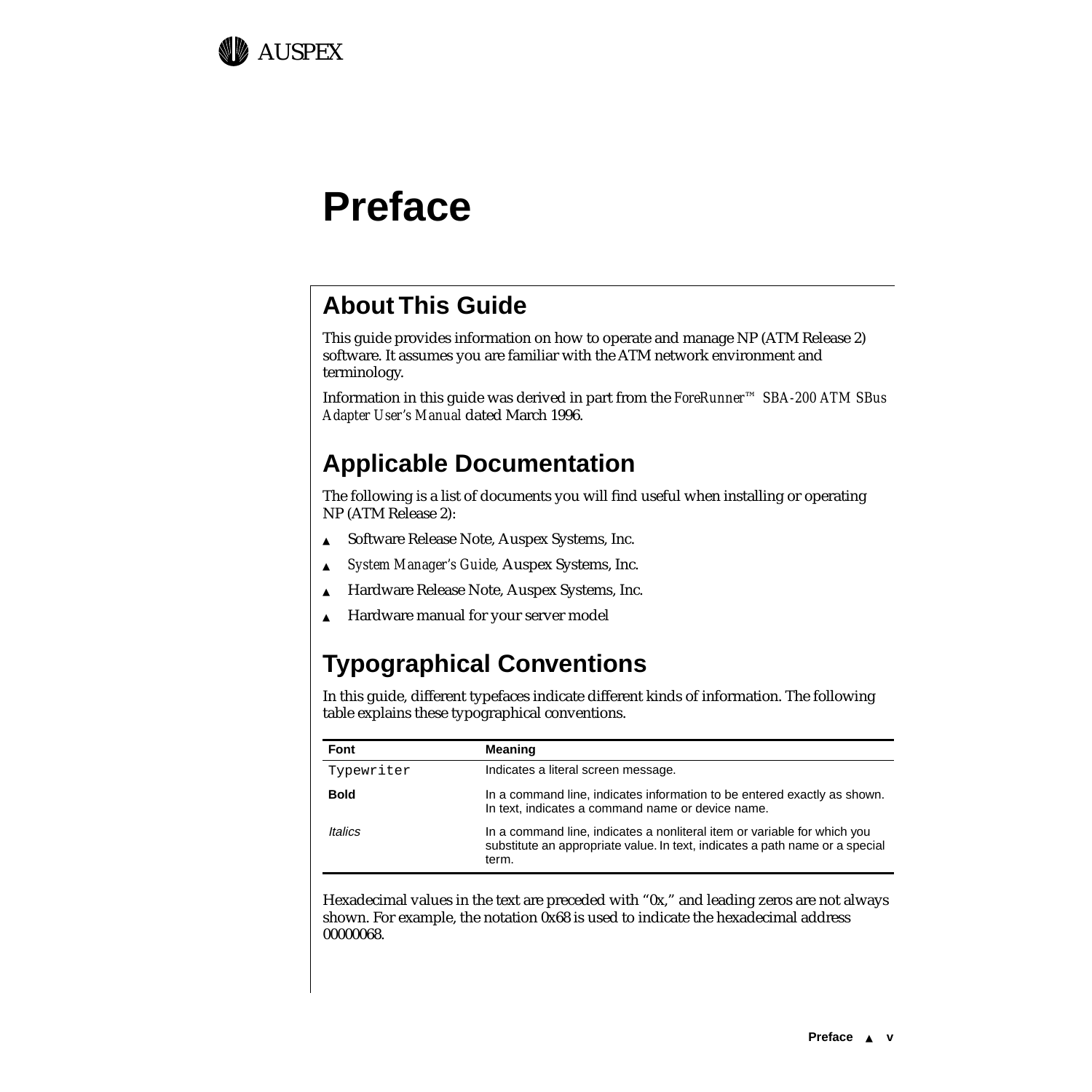

## **Special Messages**

The following special messages are used in this guide:



**Warning:** Warnings alert you to the danger of personal injury and call attention to instructions you must follow for your personal safety.



**Caution:** Cautions call attention to instructions you must follow to prevent damage to system hardware or software or loss of system data.



**Note:** Notes call attention to important information you should be aware of as you follow the procedures described in this guide.



**Recommendation:** Recommendations call attention to an item or procedure that is not required but might help improve performance, ease of use, and ease of installation or configuration.



**Tools** The tools icon identifies the tools you need to complete a task.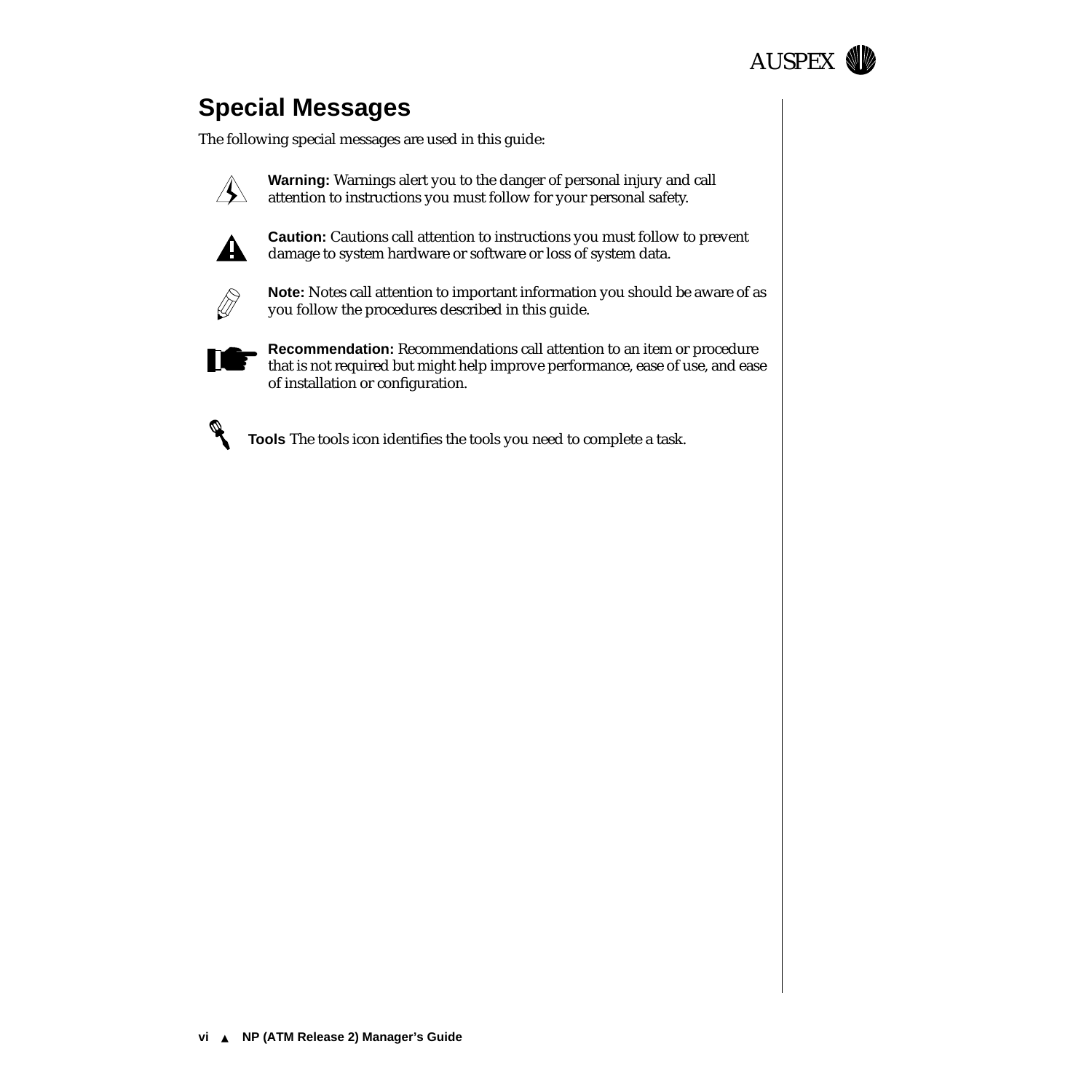

# **Getting Help**

Customer support is described in this section.

## **North America Telephone Support**

Customers in North America can reach Auspex customer service at any time by dialing 1- 800-3-AUSPEX or 1-800-328-7739.

## **International Telephone Support**

Customers within the countries and territory listed as follows can reach Auspex customer service at any time by dialing the appropriate telephone number.

| <b>Country or territory</b> | Telephone number                             | <b>Country or territory</b> | Telephone number |
|-----------------------------|----------------------------------------------|-----------------------------|------------------|
| Australia                   | 1-800-121-194                                | Luxembourg                  | 0800-2721        |
| Austria                     | 0-660-7912                                   | Malaysia                    | 800-4509         |
| Belgium                     | 0800-1-0180                                  | <b>Netherlands</b>          | 06-0222158       |
| Denmark                     | 80-01-03-60                                  | Norway                      | 800-1-1294       |
| France                      | 0800-91-21-32<br>$(0800 - 26 - 38 - 22)^{*}$ | <b>Philippines</b>          | 1-800-116-0005   |
| Germany                     | 0130-81-8306                                 | Poland                      | 00-800-441-1220  |
| Hong Kong                   | 800-4803                                     | Spain                       | 900-95-4445      |
| Ireland                     | 1800 55 3343                                 | Sweden                      | 020-797326       |
| Israel                      | 177 440 9285                                 | Switzerland                 | 0800-55-1339     |
| Italy                       | 1678-73541                                   | Taiwan                      | 0080-14-9580     |
| Japan                       | 0044-22-12-2414                              | United Kingdom              | 0800-28-7739     |
| Korea                       | 0038-13-0374                                 |                             |                  |

\* France has two toll-free numbers. The number in () is directed to the Paris office during the working day.

International customers who purchase Auspex products from an authorized distributor or reseller should contact that distributor or reseller for support

## **Email Support**

Customer support through email is available to both North America and International customers at the following address:

support@corp.auspex.com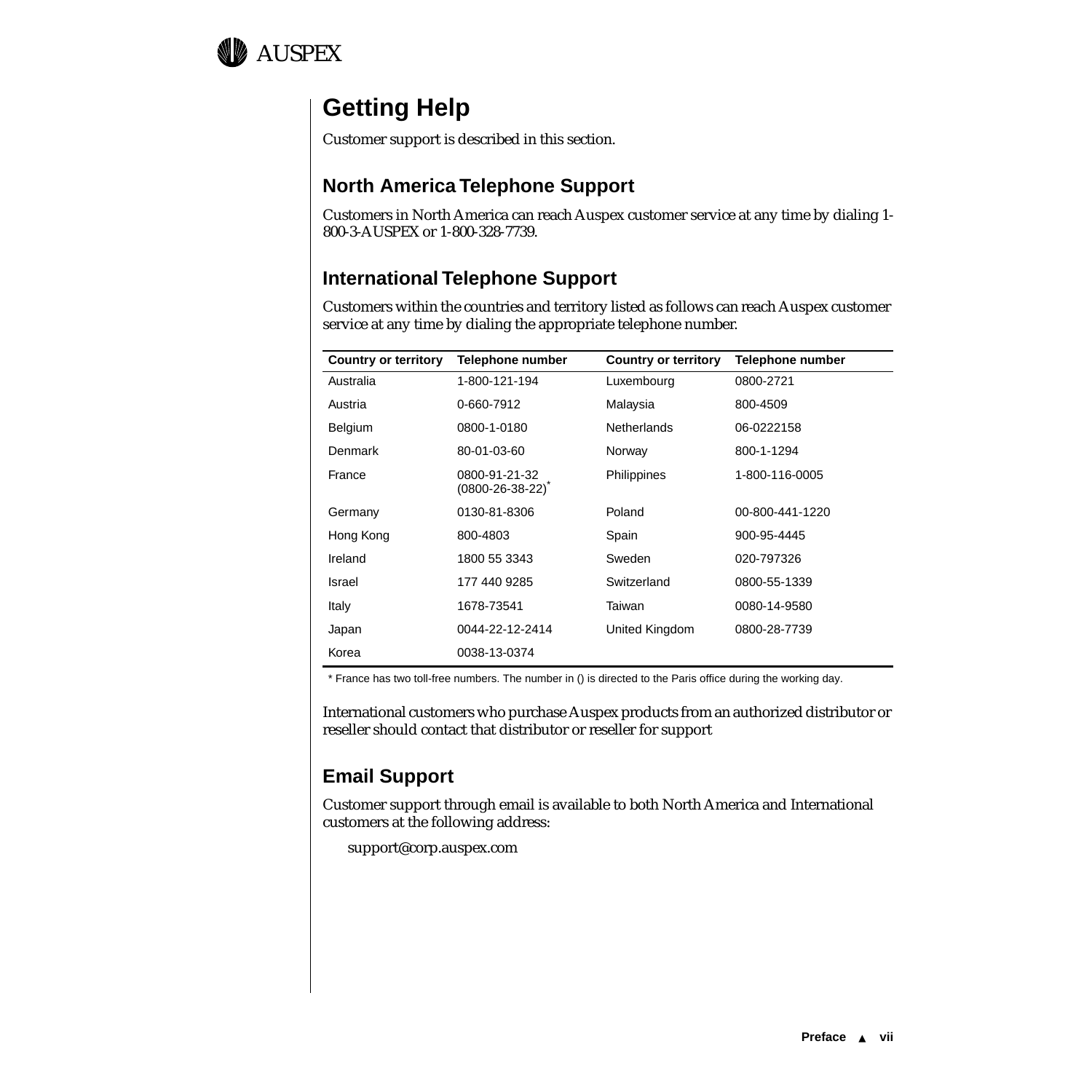

## **Customer Feedback**

To comment on the content of this publication, send email to Auspex Technical Publications at the following address:

techpubs@corp.auspex.com

## **World Wide Web**

For more information about Auspex Systems, Inc. and its products, use the following resource location on the World Wide Web:

http://www.auspex.com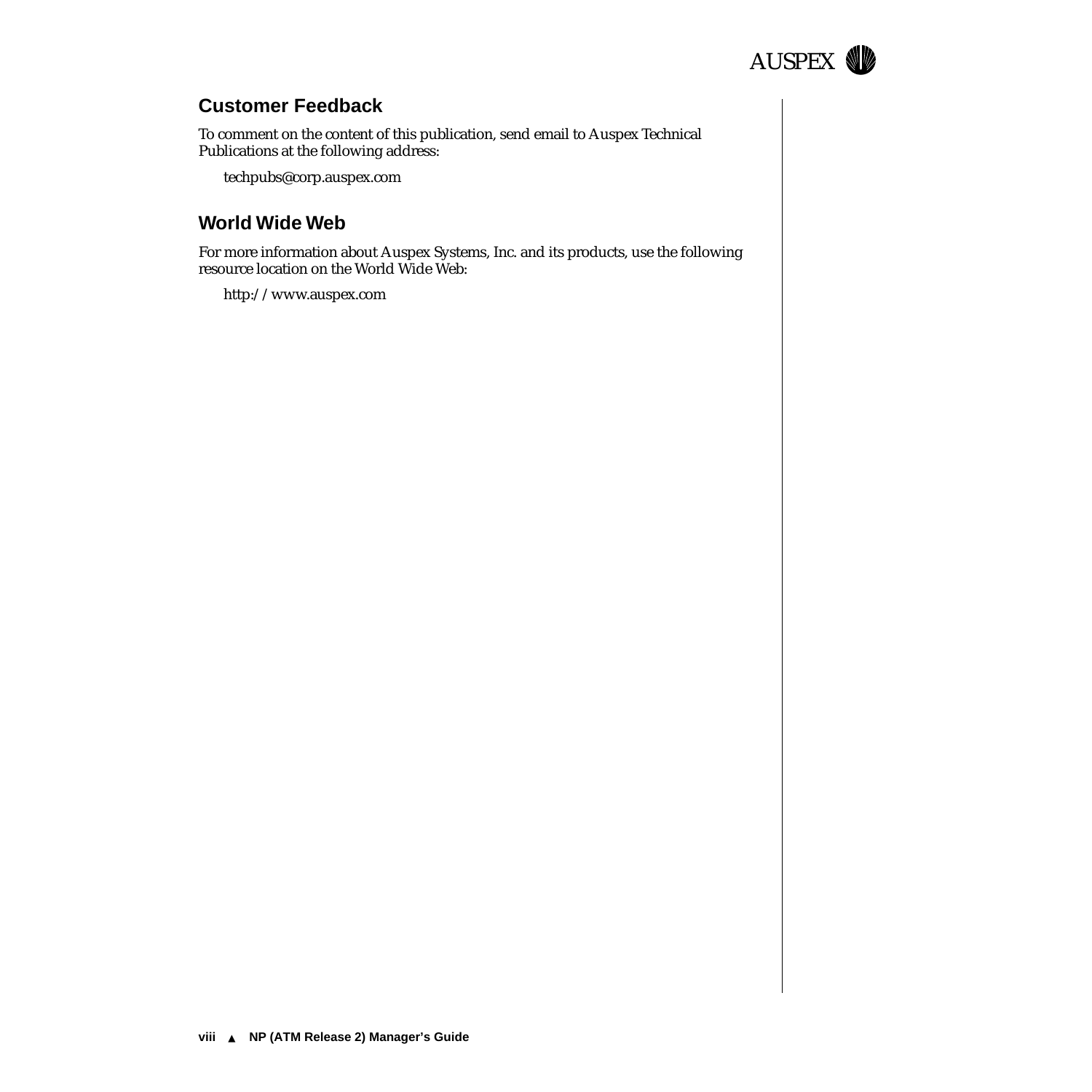

# **Contents**

|                  | Chapter 1 Overview of NP (ATM Release 2) |
|------------------|------------------------------------------|
|                  |                                          |
| <b>Chapter 2</b> | <b>Installing NP (ATM Release 2)</b>     |
|                  |                                          |
| <b>Chapter 3</b> | <b>Configuring Network Interfaces</b>    |
|                  |                                          |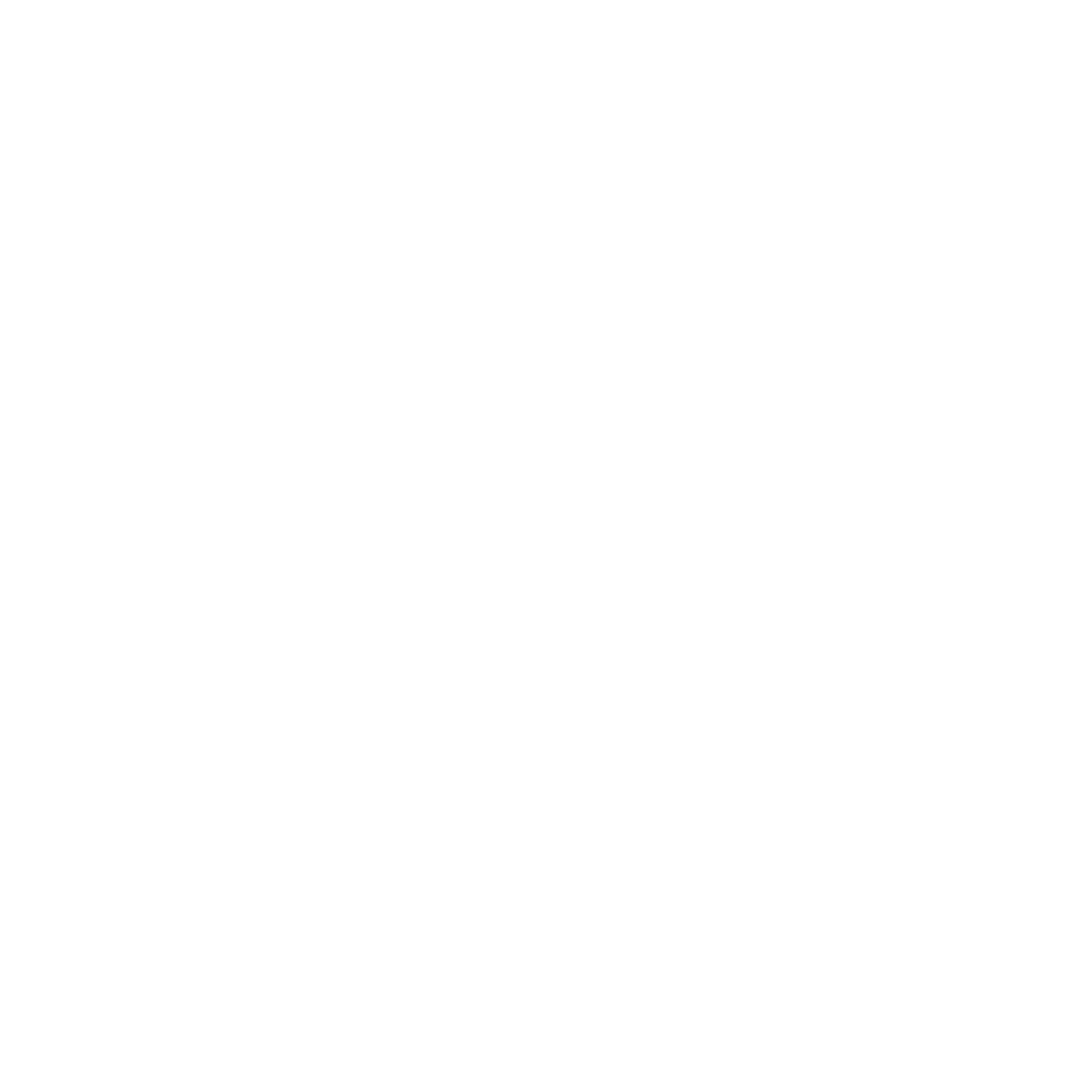

# **Figures**

[Single LANE network 1-6](#page-19-0) [ATMARP server operation 1-9](#page-22-0) [Example of an NP \(ATM Release 2\) entry in an ax\\_perfmon display 4-4](#page-39-0)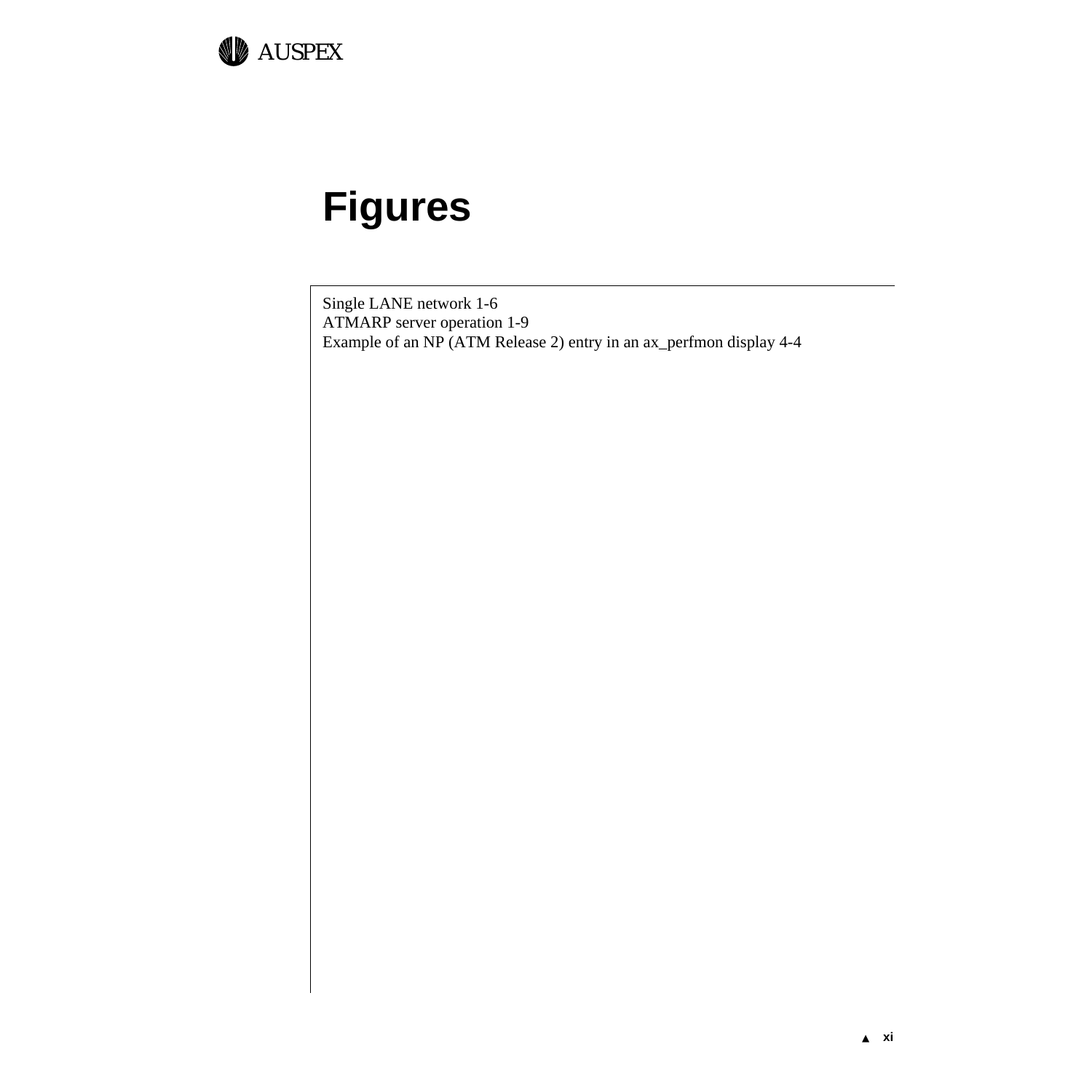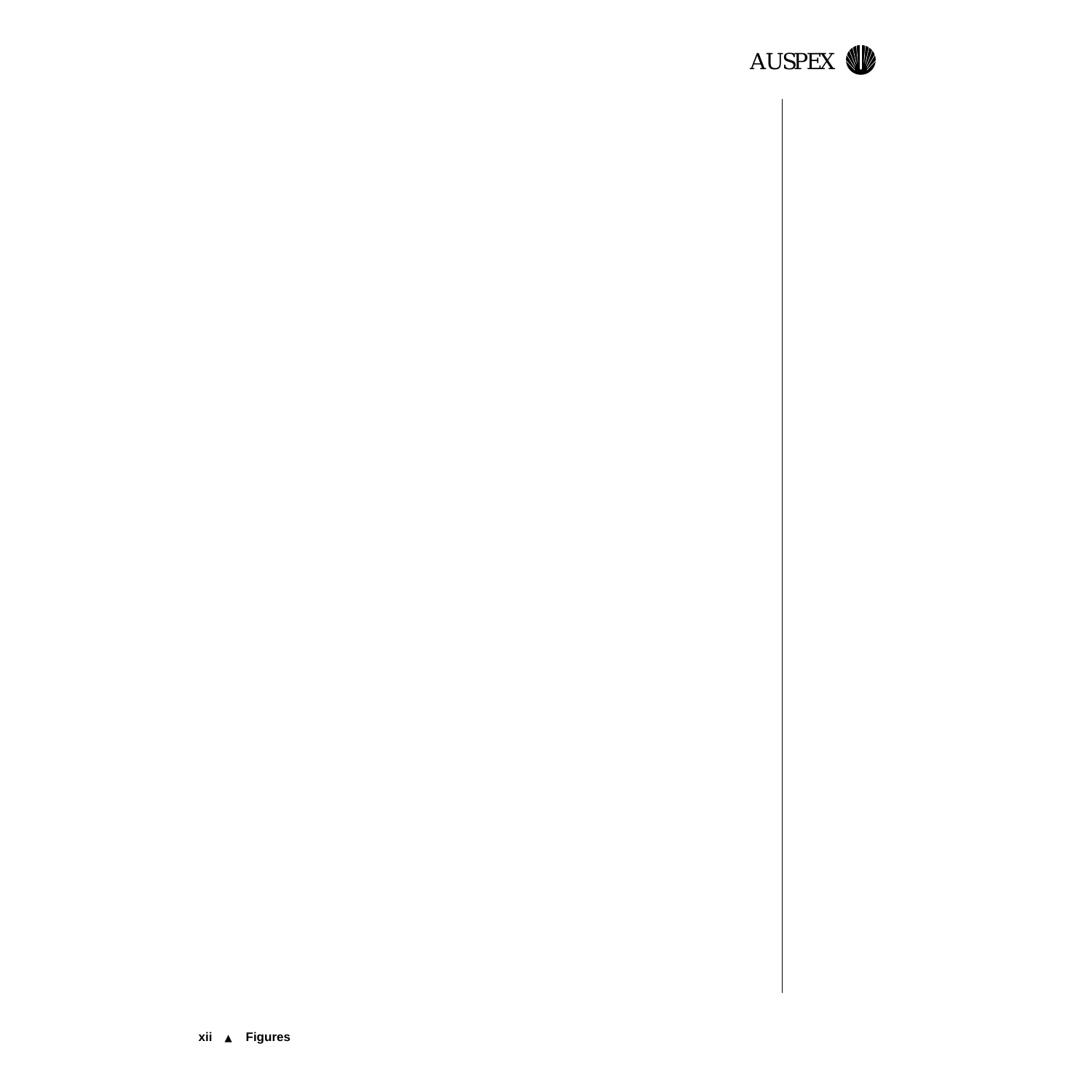

# **Tables**

| Example of NP (ATM Release 2) network interface numbering 3-2 |  |
|---------------------------------------------------------------|--|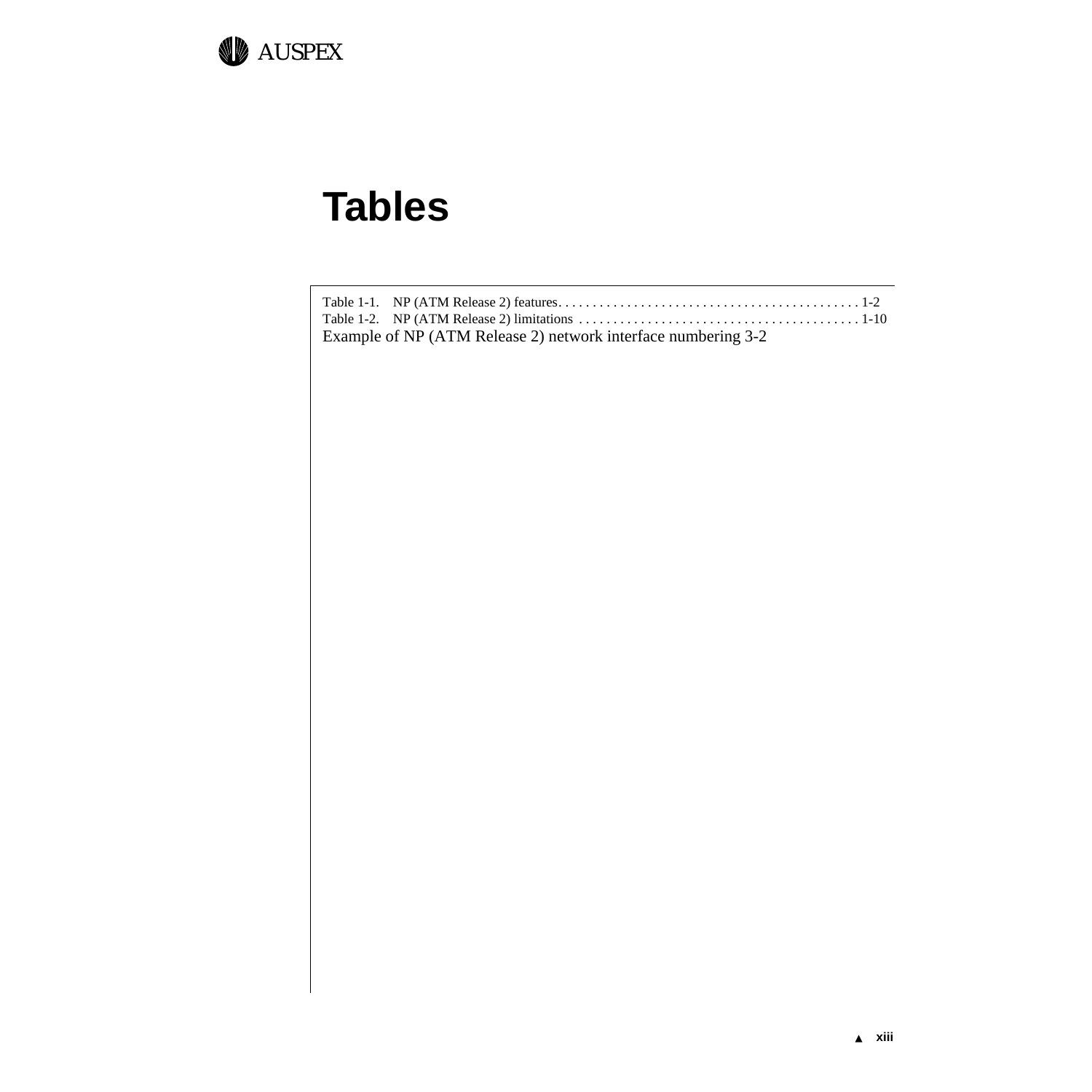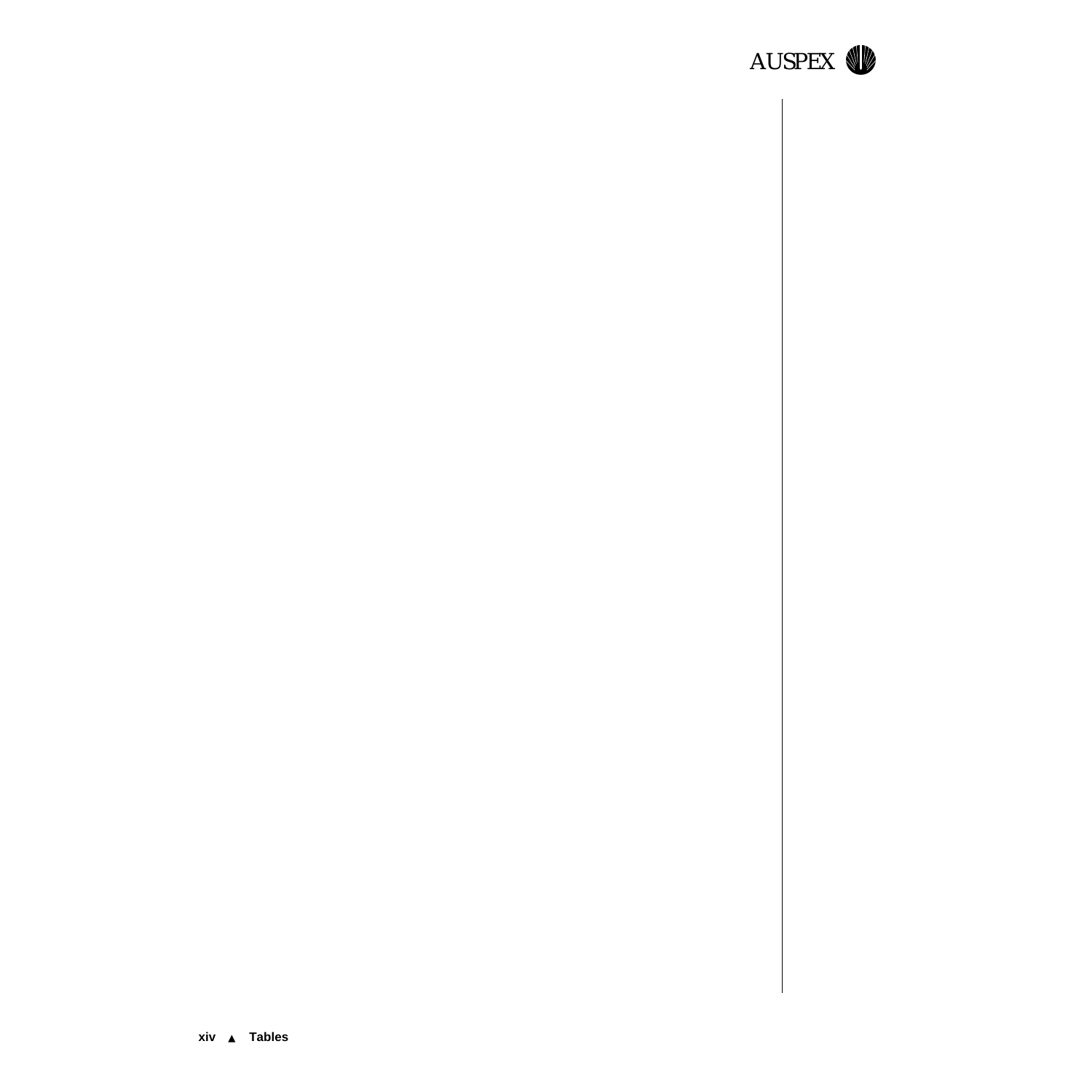<span id="page-14-0"></span>

# **1 Overview of NP (ATM Release 2)**

## **About This Chapter**

This chapter describes NP (ATM Release 2) software and features.

The following topics are covered in this chapter:

- ▲ [Overview](#page-15-0)
- ▲ [FORE IP Interface](#page-16-0)
- ▲ [Classical IP Interface](#page-17-0)
- ▲ [Address Registration and ILMI](#page-20-0)
- **A [ATMARP Server Operation](#page-21-0)**
- ▲ [NP \(ATM Release 2\) Limitations](#page-23-0)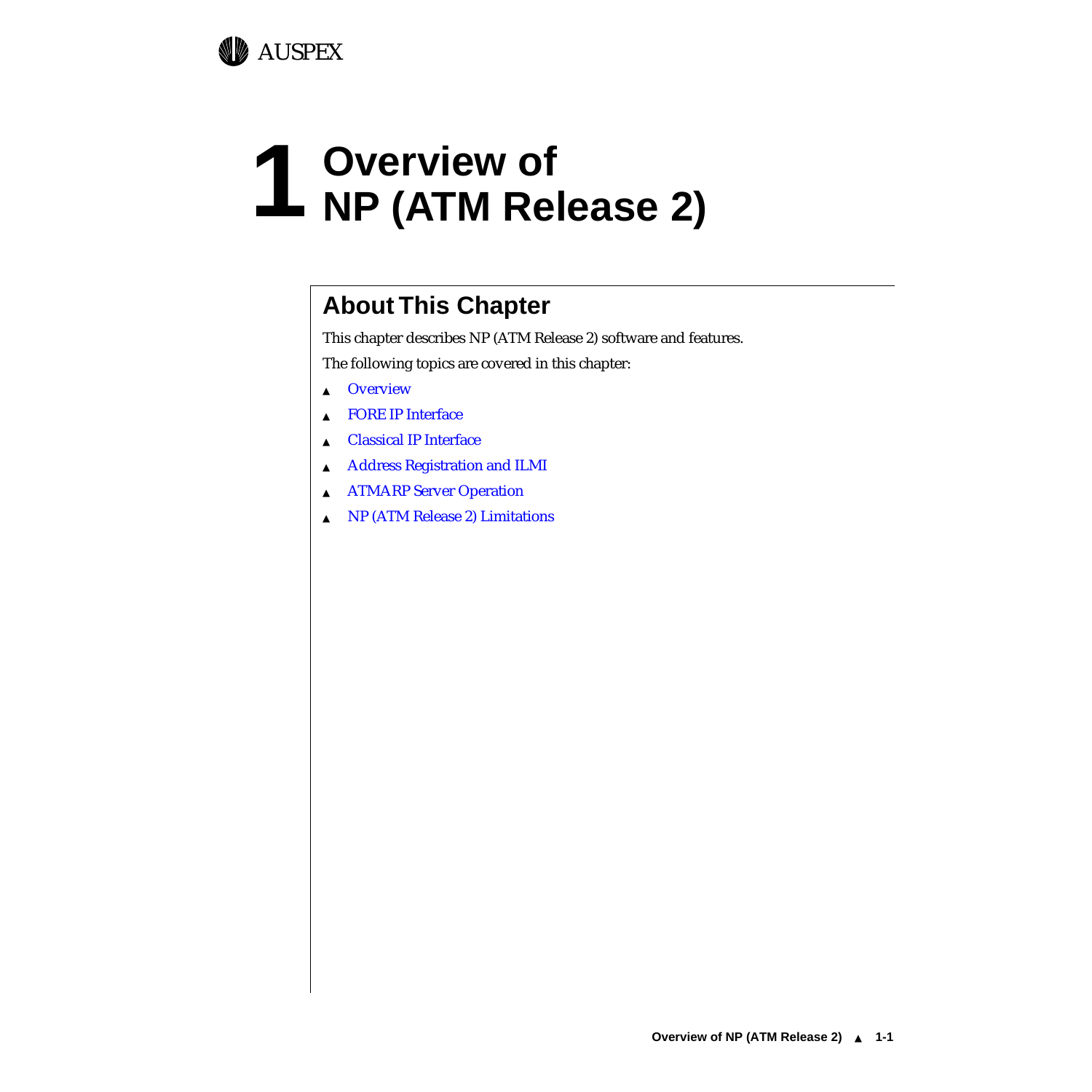

## <span id="page-15-0"></span>**Overview**

NP (ATM Release 2) is Auspex's Network Processor (NP)-resident implementation of Asynchronous Transfer Mode (ATM). The Auspex implementation, with hardware and software supported directly on the NP, results in improved throughput and response time.

NP (ATM Release 2) is based on FORE Systems' SBA-200 Series ATM adapter hardware and software. NP (ATM Release 2) provides connectivity to compatible ATM switches through multi-mode fiber-optic (OC-3) cables with SC and ST-type connectors, or unshielded twisted pair category 5 (UTP5) cables with RJ-45 connectors at 155 megabits per second.

Auspex supports up to 3 adapters per NP and up to 15 adapters per system. Each NP supports up to 1024 active virtual connections. Each adapter provides up to 21 IP interfaces (1 FORE IP interface, 4 Classical IP interfaces, and 16 LEC interfaces), allowing you to configure up to 21 IP subnets per adapter.

Table 1-1 lists the features available with NP (ATM Release 2).

#### **Table 1-1. NP (ATM Release 2) features**

- ▲ LAN Emulation (LANE) over ATM
- ▲ LAN Emulation Client (LEC) support for Ethernet LANs
- ▲ SPANS Switched Virtual Circuit (SVC) signalling protocol
- ▲ Permanent Virtual Circuits (PVC)
- ▲ Supports up to 1024 Virtual Circuit Identifiers (VCIs)
- ▲ Supports UNI 3.0 signalling
- ▲ Supports Interim Local Management Interface (ILMI)
- ▲ Supports up to 21 virtual Internet Protocol (IP) interfaces per adapter (1 FORE IP, 4 Classical IP, and 16 LEC)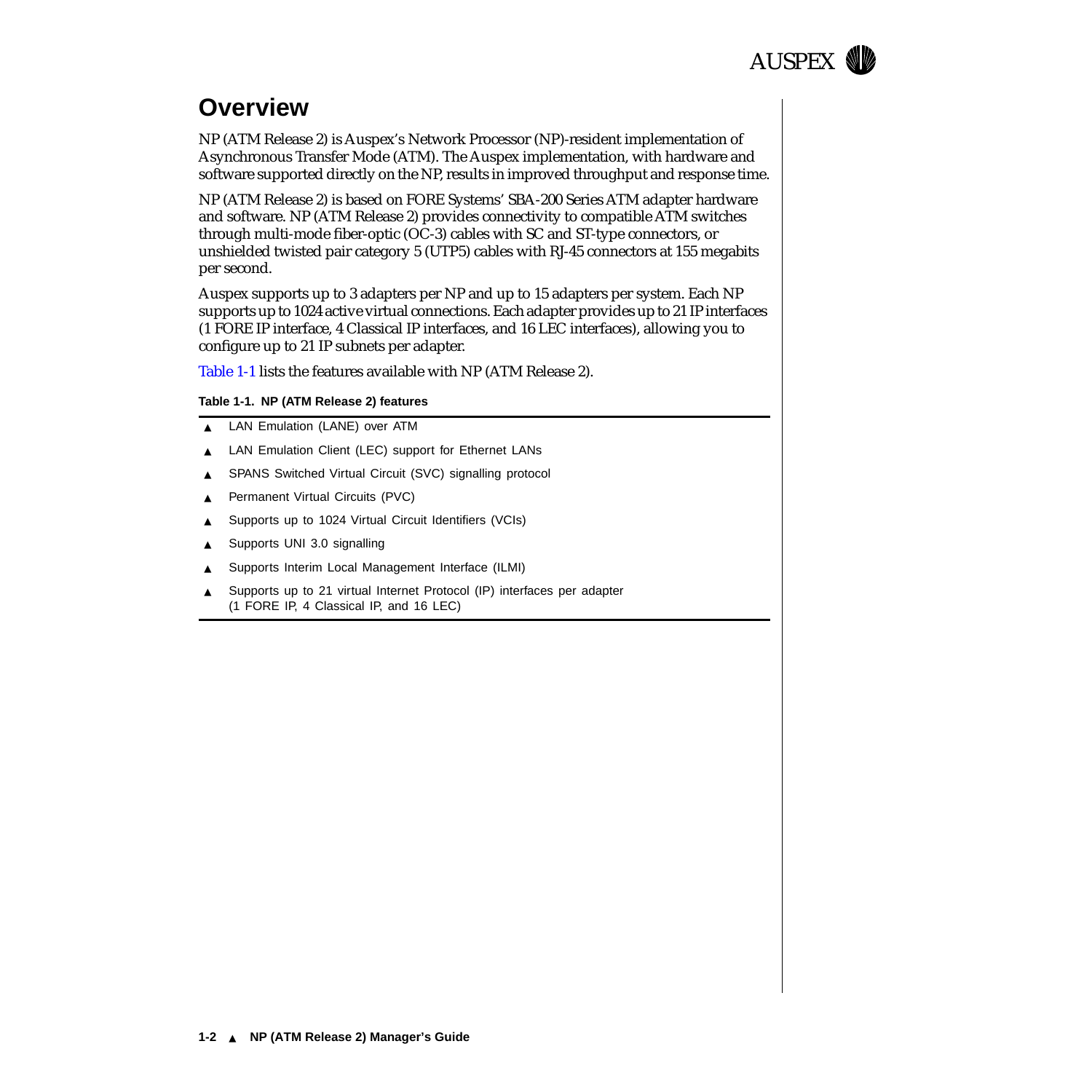# <span id="page-16-0"></span>**FORE IP Interface**

The FORE IP interface supports the Single Protocol for ATM Network Signalling (SPANS) protocol and enables communication using ATM Adaptation Layer 4 or 5 (AAL4 or AAL5) without encapsulation. FORE IP uses a broadcast ATMARP server for SPANS signalling and supports direct communication of all hosts on a physical ATM network without the use of IP routers. Since SPANS and UNI 3.0 use different virtual connections to establish network communication, a host can simultaneously support both FORE IP over SPANS and Classical IP over UNI 3.0 on the same ATM adapter.

As a result of standard IP routing, all traffic sent through an **afa** interface will use FORE IP, while all traffic sent through an **aqa** interface will use Classical IP.



**Note:** Both the **afa** and **aqa** interfaces can be configured simultaneously, but they must reside on separate subnets. Classical IP specific configuration changes can only be made with the **aqa** devices, while SPANS specific configuration changes can only be made with **afa** devices.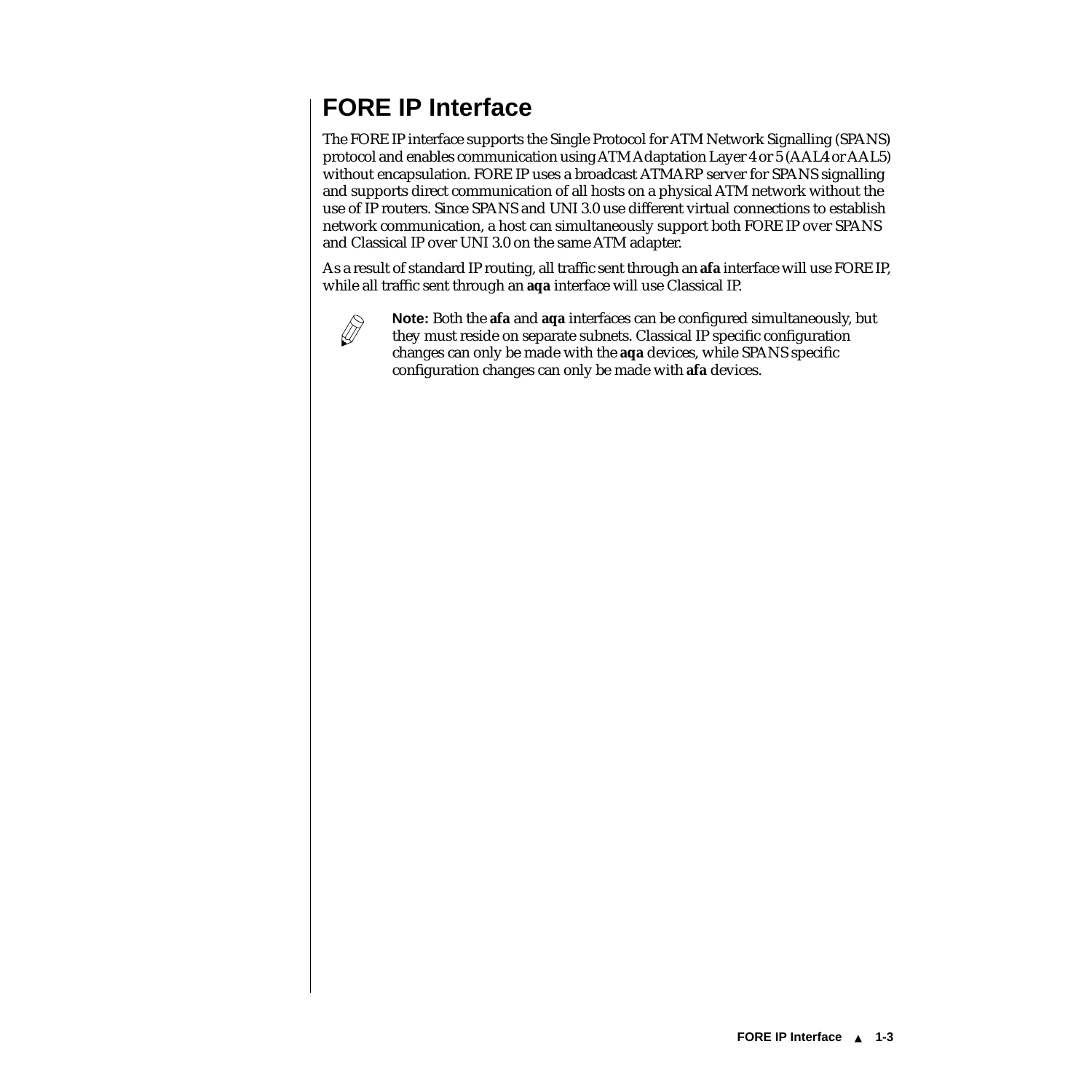

# <span id="page-17-0"></span>**Classical IP Interface**

The term classical indicates that the ATM network has the same properties as the existing legacy LANs. That is, even though ATM technology allows for large globally connected networks, for example, it is only used in the LAN environment as a direct replacement of existing LAN technology. The classical model of LANs connected through IP routers is maintained in ATM networks.

Classical IP over ATM is different than IP in legacy LANs in that ATM provides a virtual connection environment through the use of permanent virtual circuits (PVCs) and/or switched virtual circuits (SVCs). SVC management is performed via UNI 3.0 signalling. UNI 3.0 is a broadband signalling protocol designed to establish connections dynamically.

On an Auspex NetServer, each Classical IP interface name begins with **aqa**.

Once a Classical IP connection has been established, IP datagrams are encapsulated using IEEE 802.3 LLC/SNAP and are segmented into ATM cells using AALS.



**Note:** There is currently no support for IP broadcast or IP multicast datagrams in Classical IP network environments.

RFC-1577 is the standard specification for Classical IP over ATM.

## **Logical IP Subnets**

An important concept in Classical IP networks is that of a Logical IP Subnet (LIS). An LIS is a group of hosts configured to be members of the same IP subnet (that is, they have the same IP network and subnetwork numbers). In this sense, one LIS can be equated to one legacy LAN. In a Classical IP ATM network, placing a host on a specific subnet is a logical choice rather than a physical one.

The number of LISs, and the division of hosts into each LIS, is purely an administrative issue. Limitations of IP addressing, IP packet filtering, and administrative boundaries may guide a network manager into establishing several LISs into a single ATM network.



**Note:** Communication between LISs must occur through IP routers.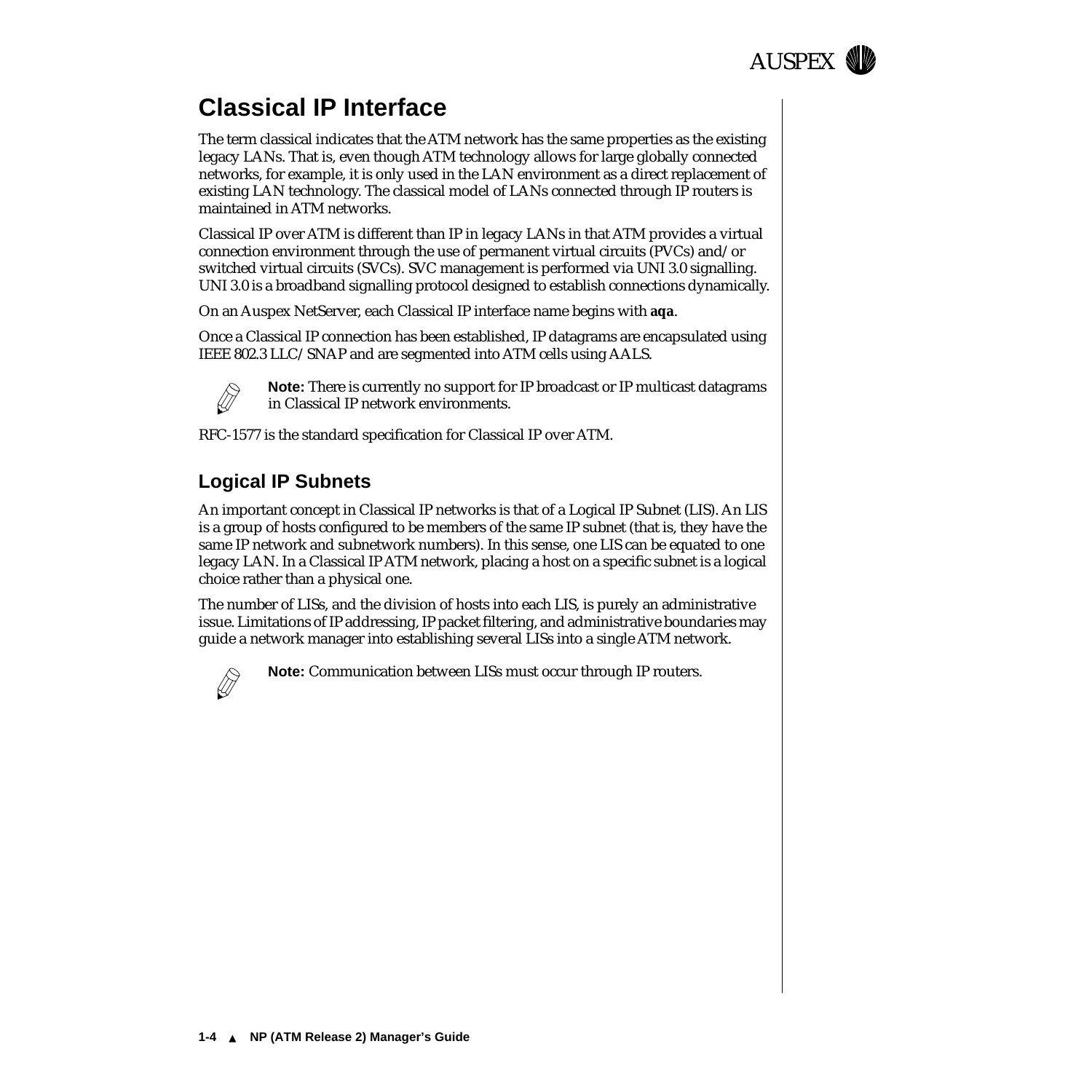# <span id="page-18-0"></span>**LANE Services**

Auspex's NP (ATM Release 2) software is compliant with the ATM Forum's *LAN Emulation over ATM Version 1.0* specification, and supports LAN Emulation (LANE) of Ethernet (IEEE 802.3) LANs only. LANE allows higher level protocols and LAN applications to interoperate, without modifications, in an ATM network. The components of LANE work together to emulate an emulated LAN (ELAN), resolve MAC to ATM addresses, replace the connectionless operation of legacy LANs with point-to-point connections, and provide broadcast and multicast services.

An ELAN has the following components:

- LANE Clients (LECs)
- **LANE Configuration Server (LECS)**
- ▲ LANE Server (LES)
- **Broadcast and Unknown Server (BUS)**

Each of these components is described as follows.

- LEC The LEC runs on each end station in the ELAN. LECs communicate with other ELAN components (LES and BUS) to resolve MAC addresses into ATM addresses.
- LECS The LECS runs on a SunOS workstation or a FORE Systems ATM switch. It maintains information about all ELANs within the administrative domain. When the LEC successfully communicates with the LECS, the LECS provides a list of ELANs that the LEC can join.
- LES The LES runs on a SunOS workstation or a FORE Systems ATM switch. It maintains information about the LECs within a single ELAN and performs address resolution.
- BUS The BUS runs on a SunOS workstation or a FORE Systems switch. It provides services within a single ELAN allowing broadcasts, multicast, and unknown unicasts within a single ELAN.



**Note:** Auspex currently supports Ethernet LECs only. The LECS and LES should be configured either on an ATM switch or an external host.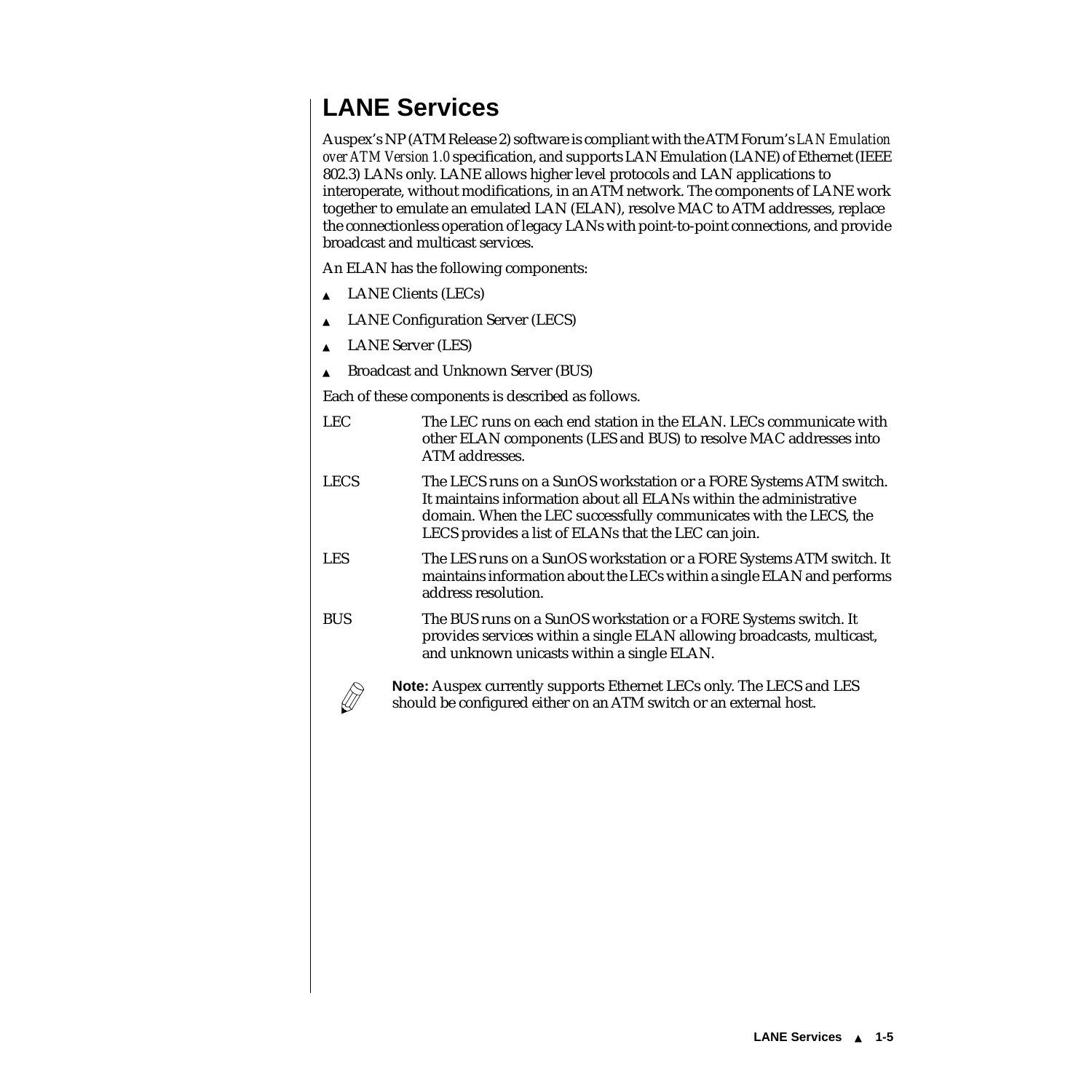



<span id="page-19-0"></span>Figure 1-1 shows an example of a single LANE network in which the NetServer (workstation A) attempts to initiate data transfers to workstation B.

**Figure 1-1. Single LANE network**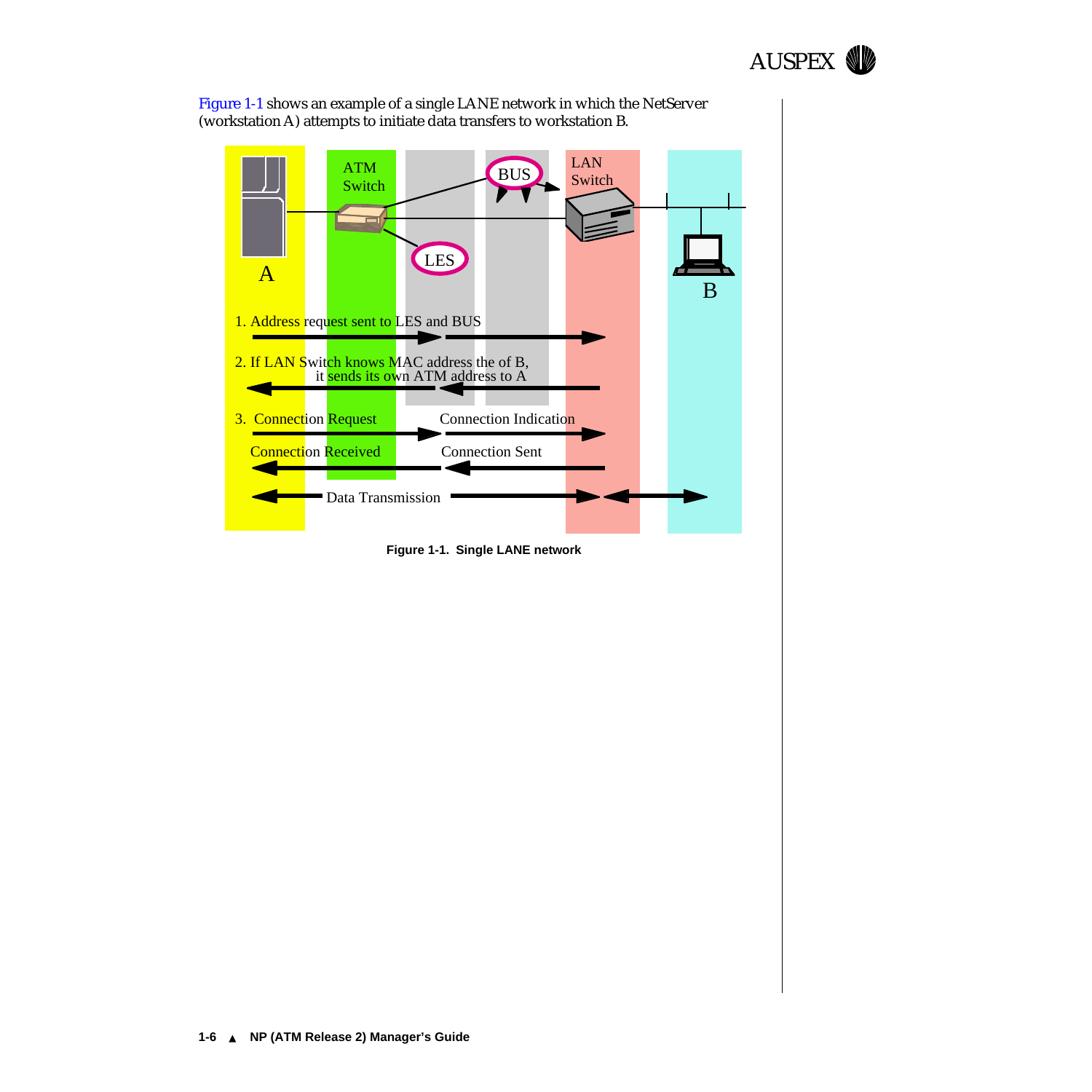# <span id="page-20-0"></span>**Address Registration and ILMI**

Before a host can establish connections over a physical interface, the host must know the ATM address for that interface. The primary purpose of the Interim Local Management Interface (ILMI) is to discover and register these ATM addresses dynamically. ATM addresses and ILMI support are discussed in the following sections.

## **ATM Addresses**

For private ATM networks, addresses uniquely identify ATM endpoints. The UNI 3.0 address format is modeled after that of an OSI Network Service Access Point (NSAP).

Since ATM does not have the concept of MAC addresses, ATM uses NSAP addresses, which are 20 bytes long.

An ATM address consists of the following:

- 13-byte network-side prefix. The prefix is the ATM prefix of the switch to which the host is attached.
- ▲ 7-byte user-side portion consisting of the following:
	- 6-byte End System Identifier (ESI). The ESI is the unique IEEE MAC address of the interface.
	- 1-byte selector. Although each virtual interface for a given physical interface uses the same prefix and ESI, the selector field identifies a specific virtual interface. For example:

0x47.0005.80.ffe100.0000.f21a.1d25.002048062f8b.00

In the example, **0x47.0005.80.ffe100.0000.f21a.1d25.** is the ATM switch prefix, **002048062f8b** is the MAC portion, and **.00** is the selector field that identifies the number of the adapter interface.

## **Operating with ILMI Support**

If ILMI is supported on all of the switches and hosts in a given network, when a switch boots up, ILMI enables the switch to discover all of the hosts attached to it and to send its ATM prefix associated with the port to those hosts dynamically. In return, the host prepends that prefix to its ESI and selector fields, forming a complete ATM address.

If a host changes network ports after an ATM address has been registered for its interface, all existing connections will be closed. If the new port is on a different switch, a new ATM address (with a different network address prefix) will be registered. The host can then establish new connections.

Auspex NetServers support ILMI by default. Instructions for using NP (ATM Release 2) without ILMI support are in Chapter 4. There is one instance of the ILMI (**ax\_ilmid**) daemon running per adapter. See the **ax\_ilmid** man page for more information.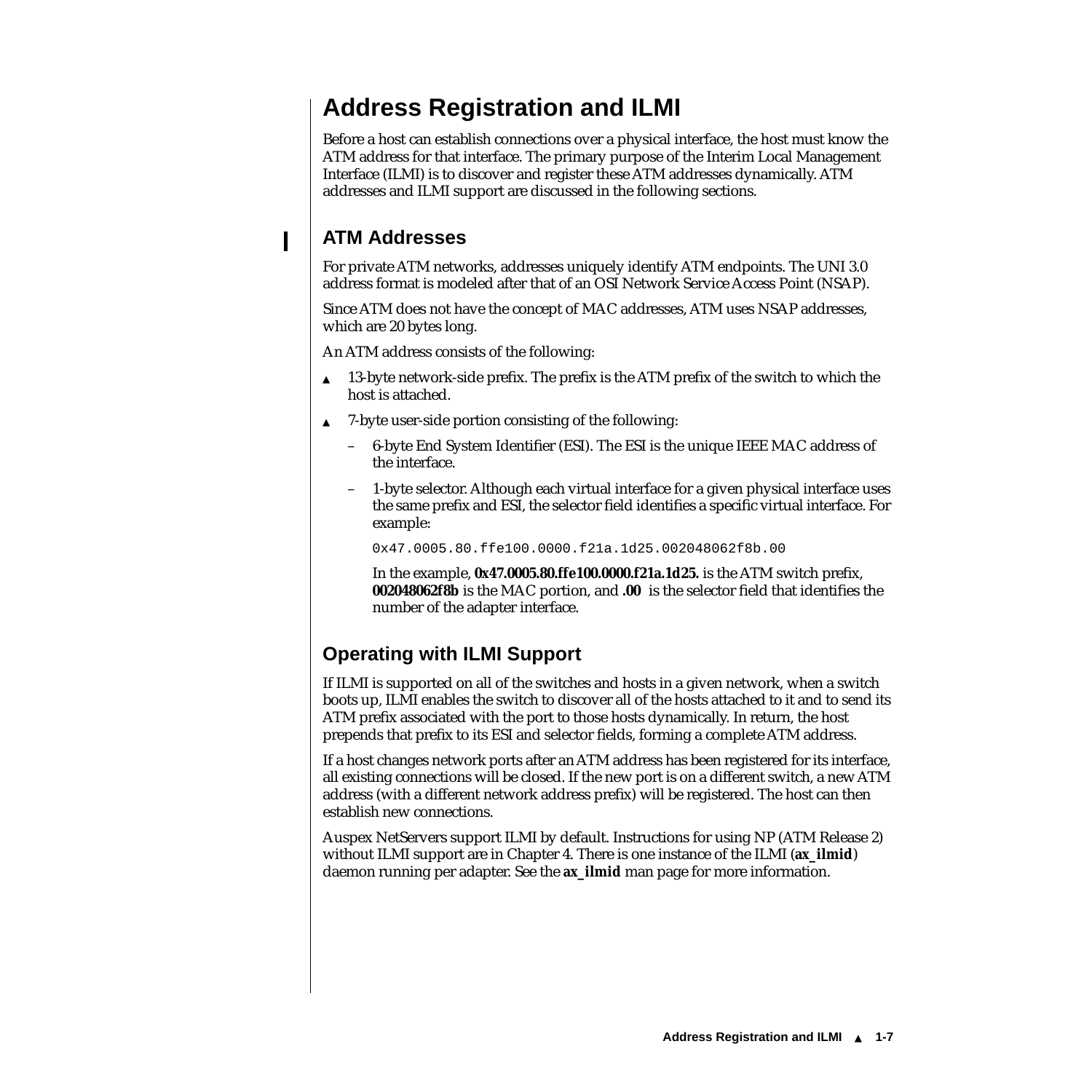

# <span id="page-21-0"></span>**ATMARP Server Operation**

Auspex supports the ATM Address Resolution Protocol (ATMARP) operation for customers who want to obtain the ATM to IP address resolution from the NetServer.

In order for a host to establish a connection to another host, it must first determine the other host's ATM address. ATMARP is the procedure used to resolve an IP address into an ATM address. Since the ATM standards do not currently support broadcast on an ATM/Classical IP interface, address resolution is performed by direct communication with a special ARP server, rather than broadcasting ARP requests as is done in legacy LANs.

Each host in an LIS must be configured with the ATM address of the host providing ARP service for its LIS. On a host ATMARP server, the ATM address of the ARP server can be obtained by running **ax\_atmarp -z** (remember to use the interface associated with the given LIS). The ARP server address is normally configured into each host at installation time (the appropriate commands are placed in the script *rc.ax\_sba200* in the directory */usr/etc/fore* or the user specified directory), but it may be done at any time by running **ax\_atmarp -p**. If the ATMARP server address is configured in the firmware download script, it will be persistent across reboots, but if it is configured using **ax\_atmarp -p**, it will not be persistent across reboots.

Since only one ATMARP server can function at a time in a given LIS, and since the ATMARP server's address is manually configured into each host, it is not possible to use multiple, redundant ATMARP servers to improve robustness. If an ATMARP server becomes nonfunctional, a new ATMARP server must be configured, and each host within the LIS must be configured to use the new ATMARP server. A new ATMARP server address can be configured on a host by running the **ax\_atmarp -p** command to set the new address and the **ifconfig** command to mark the appropriate interface UP or DOWN for the change to take effect. For example:

# ax\_atmarp -p <ATMaddress device> # ifconfig aqax down; ifconfig aqax up

In the example, **x** represents the number of the interface.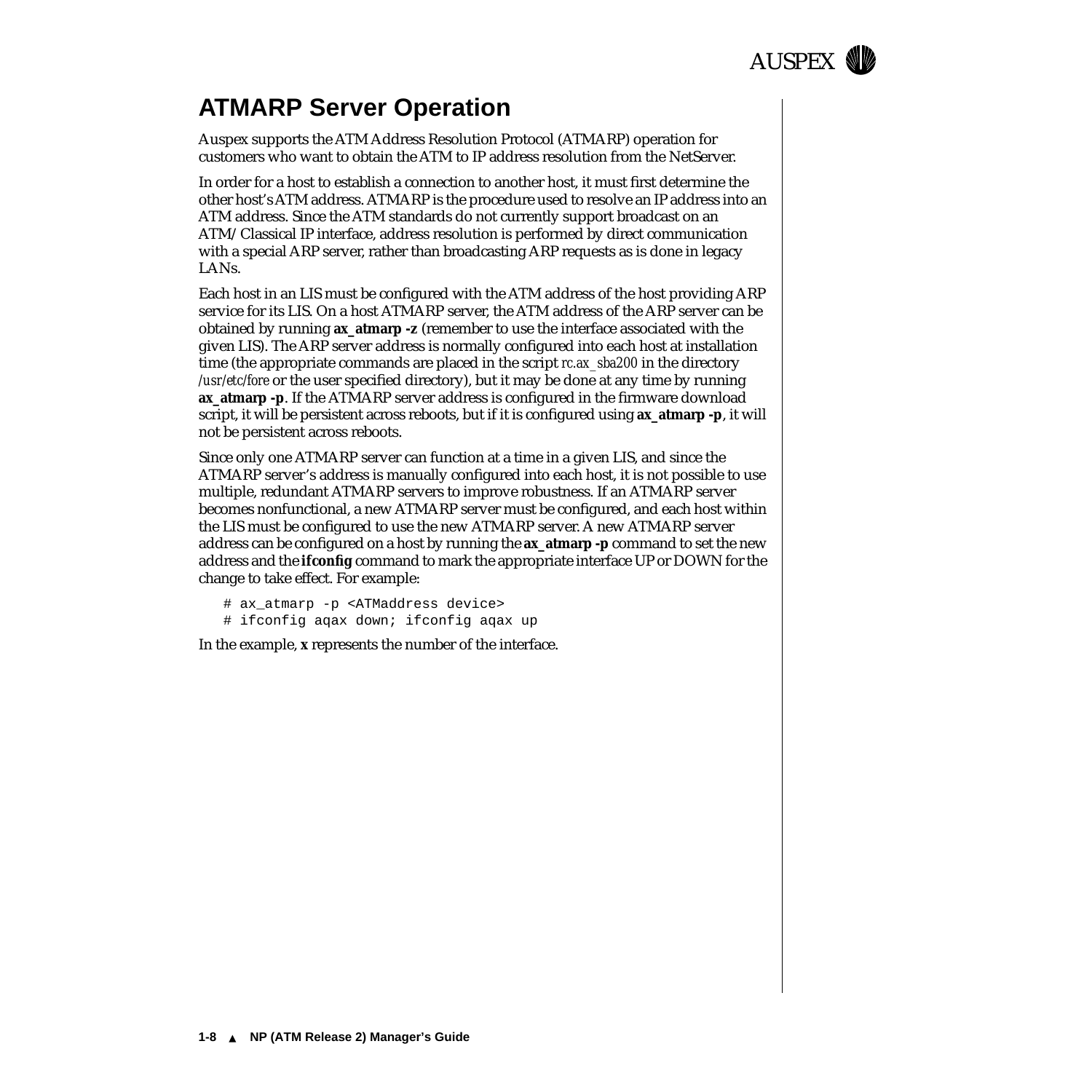<span id="page-22-0"></span>Figure 1-2 shows an Auspex NetServer configured as an ARP server. In the figure, workstation A is attempting to make a connection to workstation B on LIS 1. Workstation A sends an ARP request containing the IP address to be resolved to the ATMARP server. When workstation A receives the ATMARP reply from the ATMARP server, workstation A creates an ATMARP cache to store the IP to ATM address map and begins data transmission to workstation B.



**Figure 1-2. ATMARP server operation**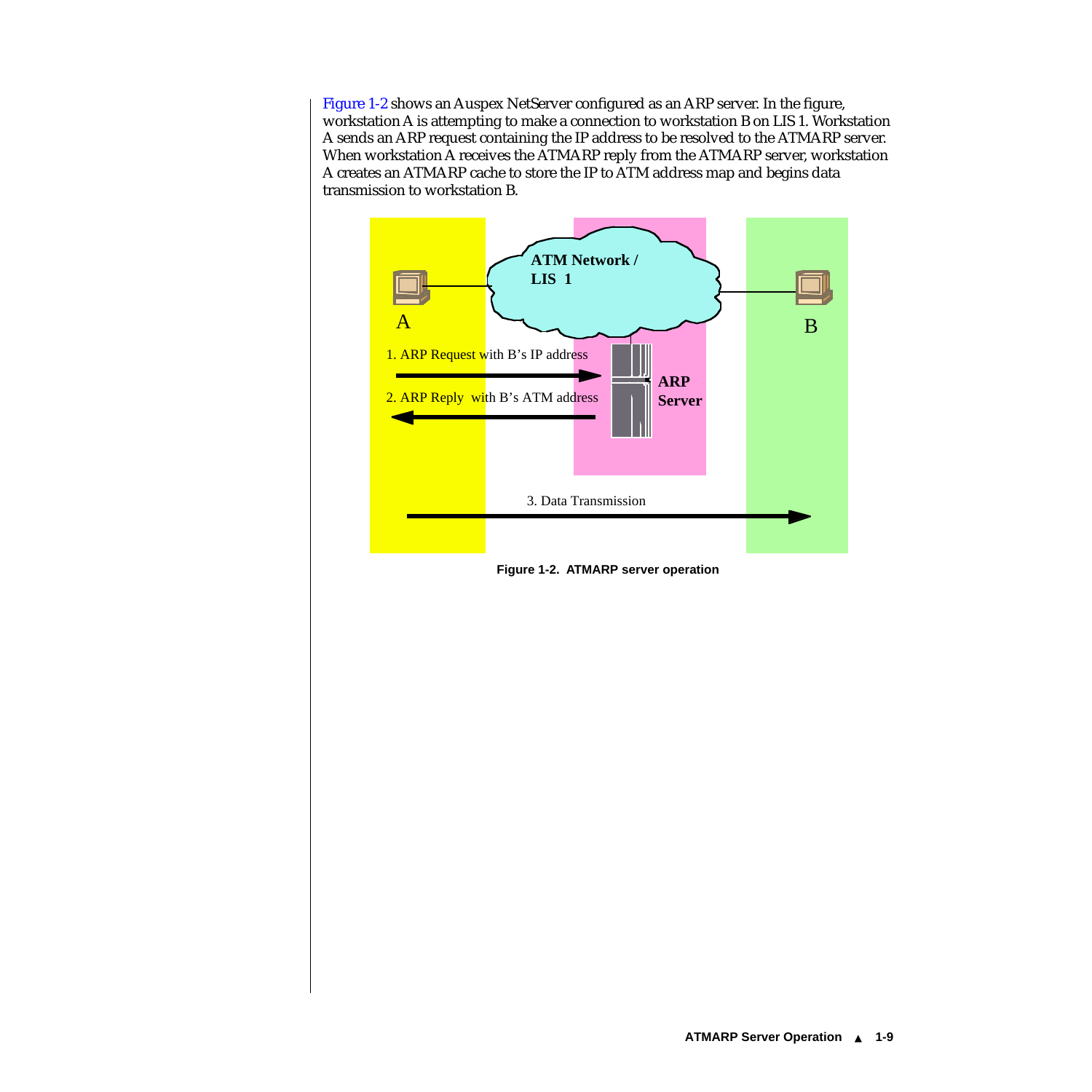

# <span id="page-23-0"></span>**NP (ATM Release 2) Limitations**

Table 1-2 lists limitations in the NP (ATM Release 2) software architecture.

#### **Table 1-2. NP (ATM Release 2) limitations**

- ▲ Up to 1,024 connections per adapter
- ▲ Up to 16 LECs supported per adapter (Ethernet only)
- ▲ No UNI 3.1 support
- ▲ No support for LES, BUS, or LECS
- ▲ No Token Ring support
- ▲ No support for IP multicasting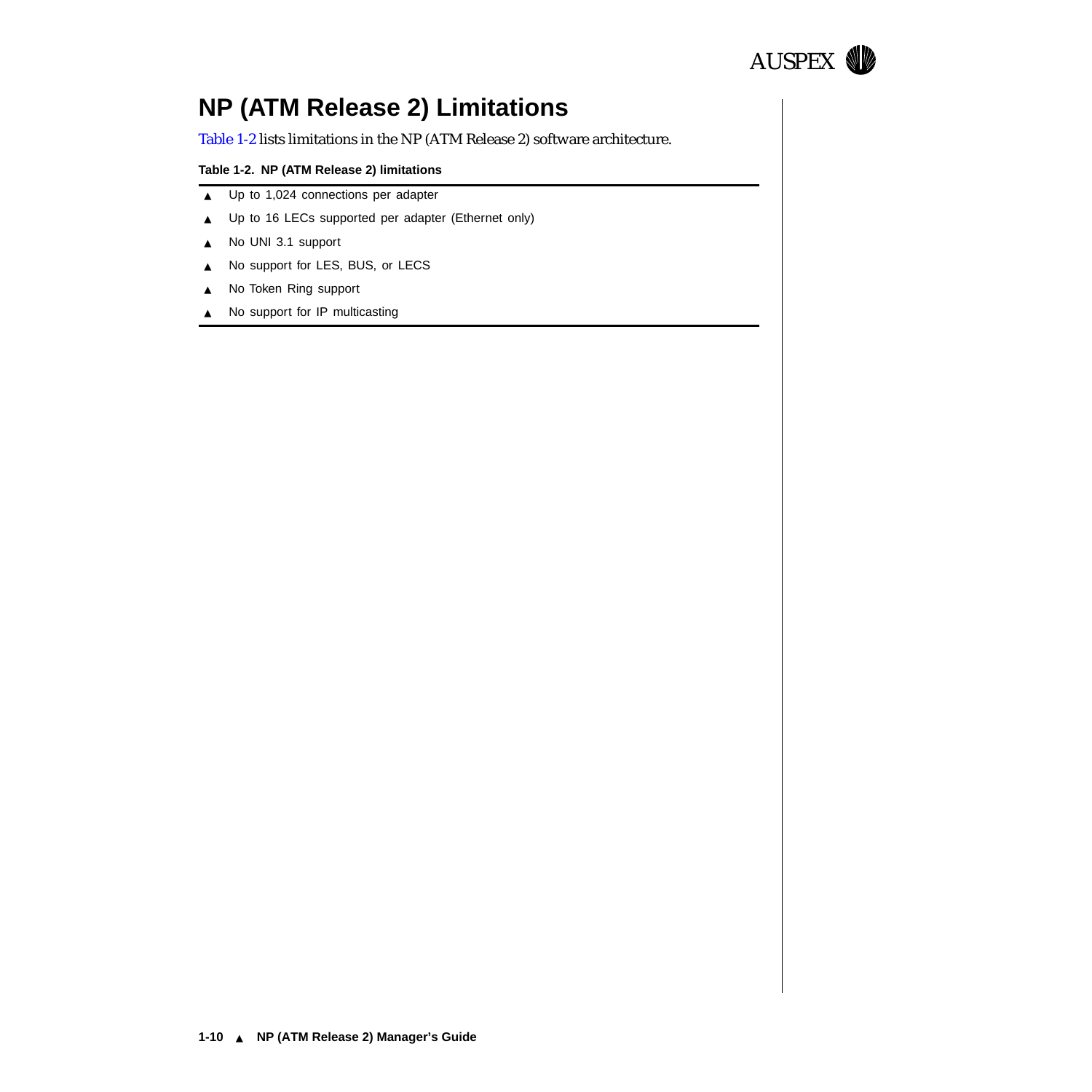<span id="page-24-0"></span>

# **2 Installing NP (ATM Release 2)**

## **About This Chapter**

This chapter describes how to install and configure NP (ATM Release 2) software. The procedures described in this chapter assume that your NetServer is already installed at your site.

The following topics are covered in this chapter:

- ▲ [Hardware Configuration](#page-25-0)
- ▲ [Package Tools](#page-26-0)
- ▲ [Software Installation](#page-27-0)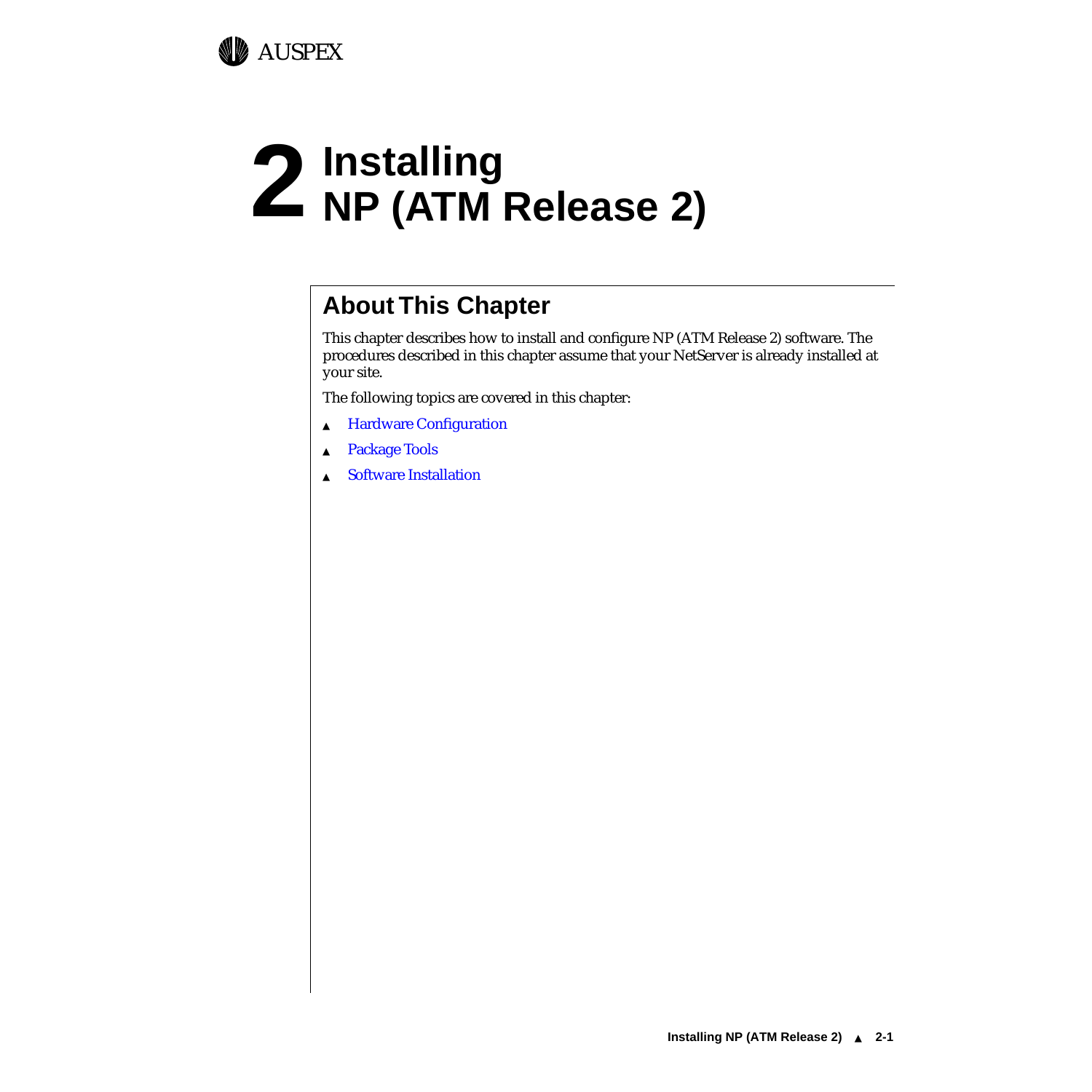

# <span id="page-25-0"></span>**Hardware Configuration**

NP (ATM Release 2) uses ForeRunner SBA-200 Series ATM adapters. Each NP can have up to 3 adapters for a maximum of 15 adapters per NetServer.

To display your NetServer's hardware configuration, enter the **ax\_config command**; for example:

```
# ax_config -d
```
Information regarding your NetServer's hardware configuration is displayed. Here is an example:

60-0028 ? 84383FORE ATM/OC3SC Module SBA-200E (4.0.0) 60-0047 ? 84383FORE ATM/UTP5 Module SBA-200E (4.0.0)

Contact your Auspex sales representative to purchase ATM adapters, or your Auspex service representative to install ATM adapters.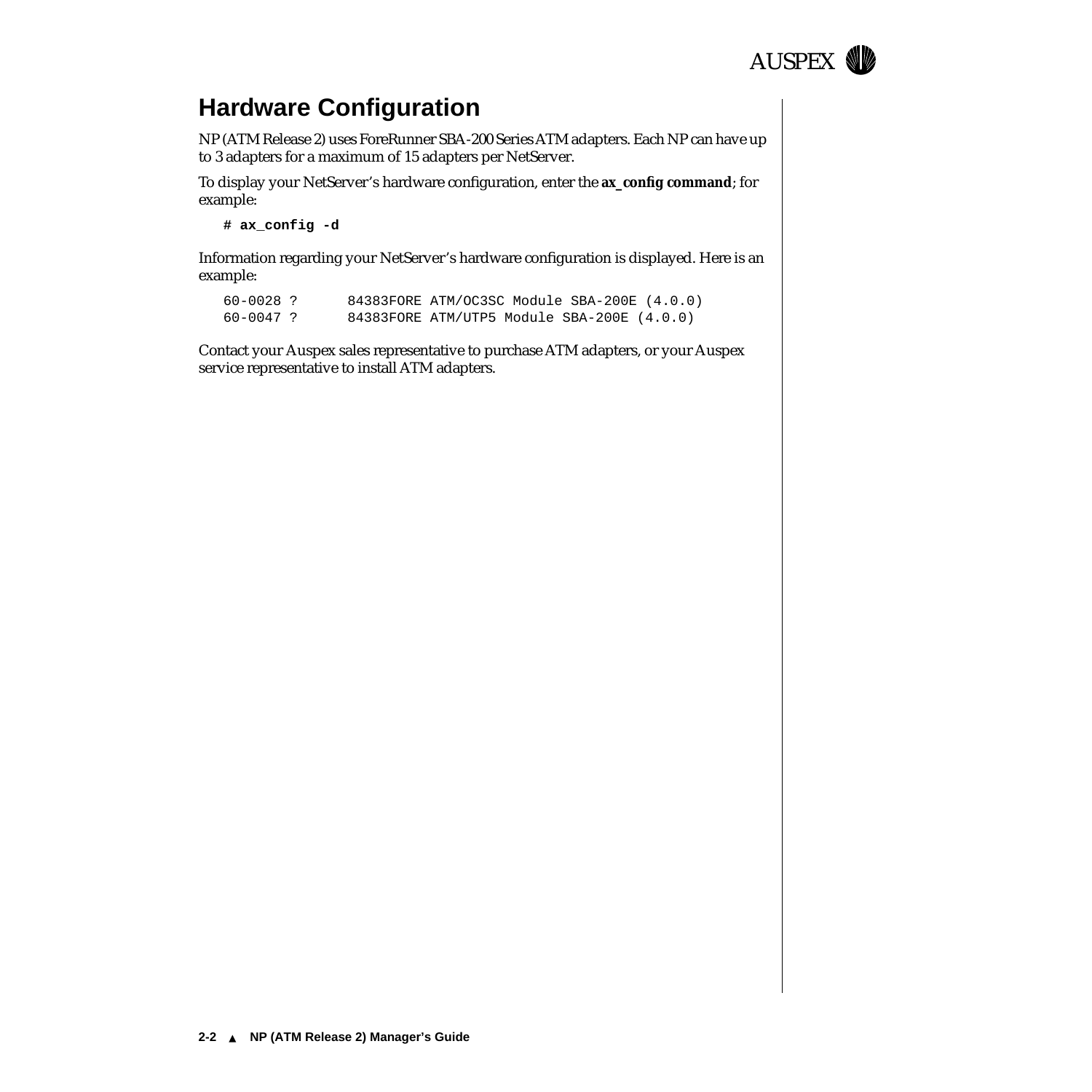<span id="page-26-0"></span>

# **Package Tools**

Package tools allow you to install NP (ATM Release 2) from the Auspex Premier Software Series CD-ROM shipped with your system. Package tools are the standard SVR4 package utilities, which are shipped as part of the Auspex system software. The tools allow you to add, check, remove, and display information about NP (ATM Release 2). The basic commands are as follows:

▲ **pkgadd**(1M) – Transfers the contents of a software package from the distribution medium, and installs it onto a system. Messages from this command display on the console and are written to the file /var/log/pkgadd.log on the target drive and /tmp/pkgadd.log on the current root drive.



**Note: pkgadd**(1M) sets userid to *install*, if it exists; otherwise, it sets userid to *root*. If you have a userid of *install* set up, it must have superuser permission or the **pkgadd** will fail. Either remove or rename the *install* userid, or give the *install* userid superuser permissions.

- ▲ **pkgchk(1M)** Checks the accuracy of installed files or, by using the **-l** option, displays information about package files.
- ▲ **pkgrm(1M)** Removes a previously or partially installed package from the system. Messages from this command display on the console and are written to the file */var/log/pkgrm.log* on the target drive and */tmp/pkgrm.log* on the current root drive.
- ▲ **pkginfo(1M)** Displays information about software packages installed on the system.

For more information, refer to the UNIX man pages for these commands: **pkgadd**(1M), **pkgchk**(1M), **pkgrm**(1M), and **pkginfo**(1M).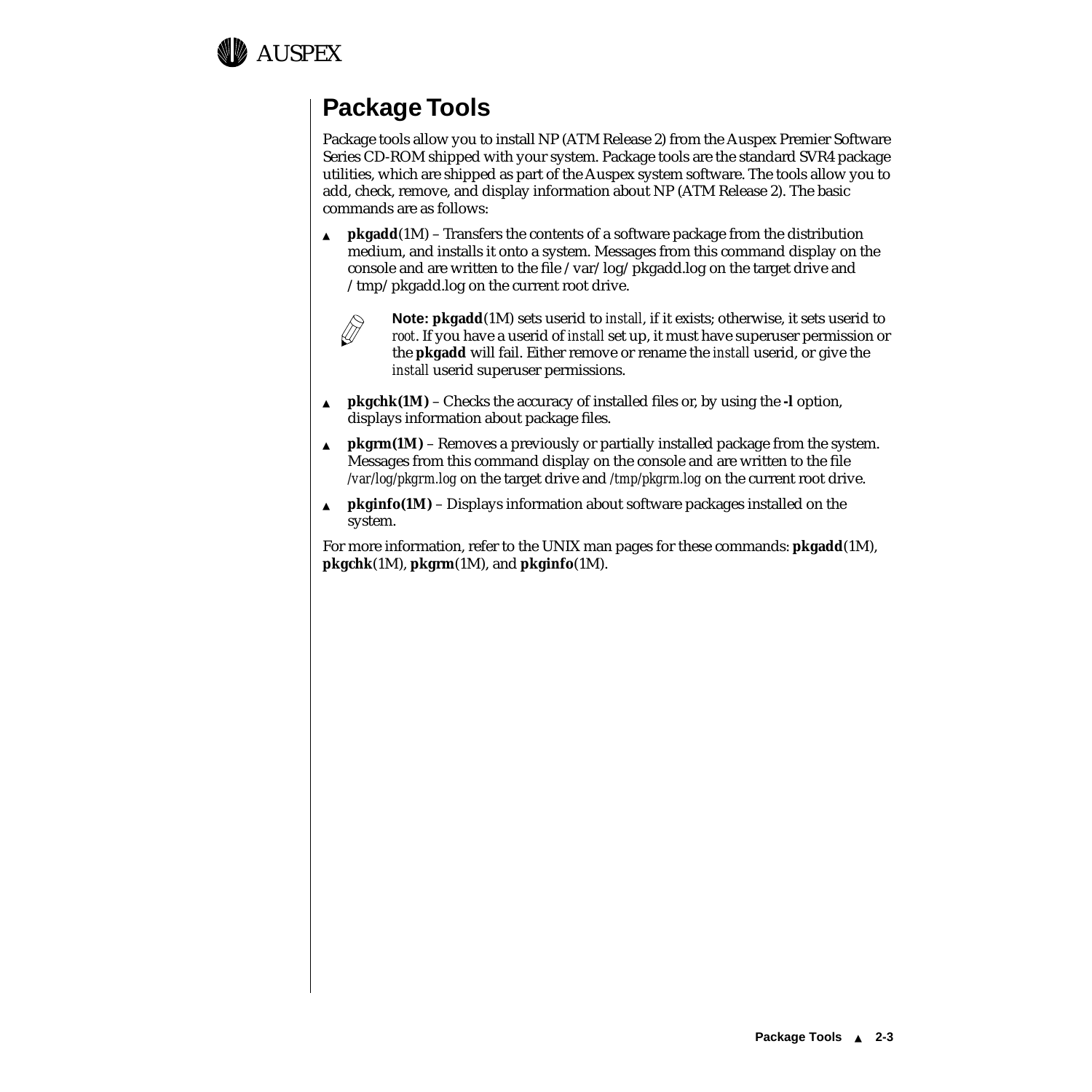

## <span id="page-27-0"></span>**Software Installation**

This section provides procedures for installing the NP (ATM Release 2) software.



**Recommendation:** After completing the installation, test the new software to verify that the updated root drive is usable (for example, it boots, runs, and the newly added features work). If everything works correctly, clone the entire root disk to an alternate root disk using the **ax\_sputil**(8) command with the **copy** option. Alternatively, copy each file system on the root disk to an alternate root disk using the **ax\_clonefs**(8) command on each file system.

To install NP (ATM Release 2)

1. Mount the Premier Software Series CD. For example:

# **mount -rt hsfs /dev/acd1 /cdrom**

This command mounts the CD in drive slot 1 on */cdrom*.

2. Mount */usr* with read/write privilege:

```
# mount -o remount,rw /usr
```
3. Add the software package to the server by entering the following command:

```
# pkgadd -d /cdrom
```
The system prompts you to select a software package from a list similar to the following.

pkgadd session stated on Mar 2 10:45:05 PST 1998

The following packages are available:

| $\mathbf{1}$ | AXatm2       | ATM <sub>2</sub>                                                                                                                                                                                                               |
|--------------|--------------|--------------------------------------------------------------------------------------------------------------------------------------------------------------------------------------------------------------------------------|
|              |              | (HP-VII, HP-VIII) 1.10                                                                                                                                                                                                         |
| 2            | AXbackup     | FastBackup                                                                                                                                                                                                                     |
|              |              | (HP-VII, HP-VIII) 1.10                                                                                                                                                                                                         |
| 3            | AXdquard     | DataGuard                                                                                                                                                                                                                      |
|              |              | (HP-VII, HP-VIII) 1.10                                                                                                                                                                                                         |
| 4            | AXdocs       | Auspex System Documentation                                                                                                                                                                                                    |
|              |              | (HP-VII, HP-VIII) 1.10                                                                                                                                                                                                         |
| 5            | AXdrvgrd     | DriveGuard                                                                                                                                                                                                                     |
|              |              | (HP-VII, HP-VIII) 1.10                                                                                                                                                                                                         |
| 6            | AXftp        | NP Resident FTP                                                                                                                                                                                                                |
|              |              | (HP-VII, HP-VIII) 1.10                                                                                                                                                                                                         |
| 7            | AXsrvqrd     | ServerGuard                                                                                                                                                                                                                    |
|              |              | (HP-VII, HP-VIII) 1.10                                                                                                                                                                                                         |
| 8            | AXEC1        | EtherChannel                                                                                                                                                                                                                   |
|              |              | (HP-VII, HP-VIII) 1.10                                                                                                                                                                                                         |
| 9            | AXNeTsrv     | NeTservices Products                                                                                                                                                                                                           |
|              |              | (HP-VII, HP-VIII) 1.10                                                                                                                                                                                                         |
|              | 10 AXNTadmin | NeTservices Administration                                                                                                                                                                                                     |
|              |              | (HP-VII, HP-VIII) 1.10                                                                                                                                                                                                         |
|              | 11 AXNTBios  | NeTservices Concepts and Planning                                                                                                                                                                                              |
|              |              | (HP-VII, HP-VIII) 1.10                                                                                                                                                                                                         |
|              |              | . The subject of the second control of the control of the second of the second of the second second second second second second second second second second second second second second second second second second second sec |

Select package(s) you wish to process (or 'all' to process all packages). (default: all) [?,??,q]: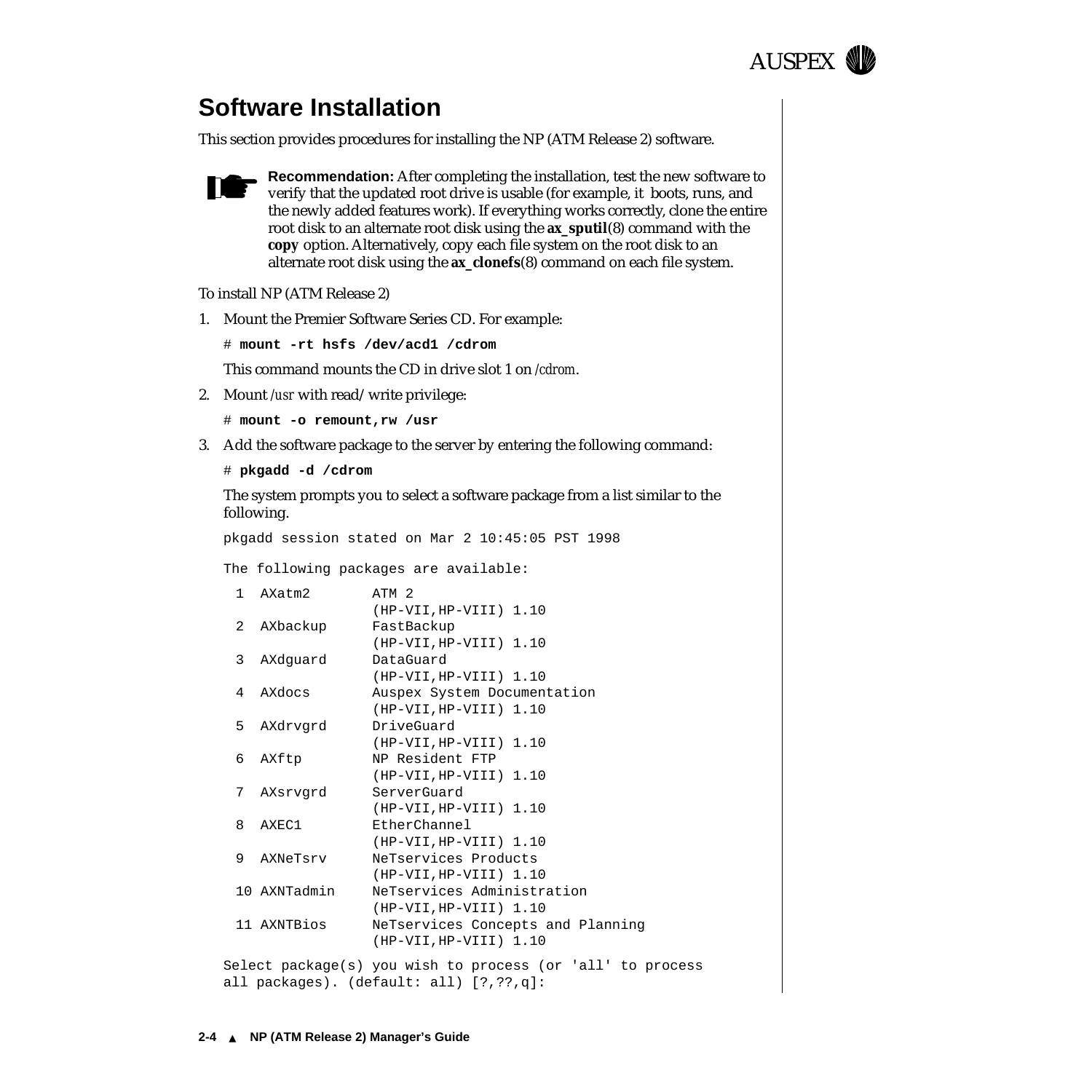

where ? is a one-digit entry, and ?? is a two-digit entry.

4. Type **3** for the NP (ATM Release 2) package.

The system responds with:

```
Processing package instance <AXatm2> from /cdrom
ATM 2
(HP-VII,HP-VIII) 1.10
```
**pkgadd** installs NP (ATM Release 2) on the NetServer. The system then responds with the following message:

Do you want to activate ATM 2 immediately after installation? $[y/n]$ 

5. Enter **y** to activate NP (ATM Release 2) immediately after installation. Enter **n** if you do not wish to activate NP (ATM Release 2) immediately after installation.



**Note:** If you choose not to activate the NP (ATM Release 2) software immediately after installation, use the **ax\_enable**(8) command to activate the software at a later time.

The installation process continues with the following messages:

```
## Processing package information.
## Processing system information.
## Verifying package dependencies.
## Verifying disk space requirements.
## Checking for conflicts with packages already installed.
## Checking for setuid/setgid programs.
This package contains scripts which will be executed with 
superuser permission during the process of installing this 
package.
Do you want to continue with the installation of this package?
[y,n]
```
#### 6. Enter **y** to continue with the installation.

```
Installing ATM 2 as <AXatm2>
## Executing preinstall script.
## Installing part 1 of 1.
[ verifying class <none> ]
/usr/etc/fore/ax_adinfo
/usr/etc/fore/ax_atmarp
/usr/etc/fore/ax_atmconfig
/usr/etc/fore/ax_atmlooptest
/usr/etc/fore/ax_atmstat
/usr/etc/fore/ax_elarp
/usr/etc/fore/ax_elconfig
/usr/etc/fore/ax_elcreate
/usr/etc/fore/ax_ilmid
/usr/etc/fore/ax_ncomm
/usr/etc/fore/ax_objcopy
/usr/etc/fore/ax_sba200.ucode1
/usr/etc/fore/ax_sba200.ucode2
/usr/etc/fore/ax_sba200e.ucode1
/usr/etc/fore/ax_sba200e.ucode2
```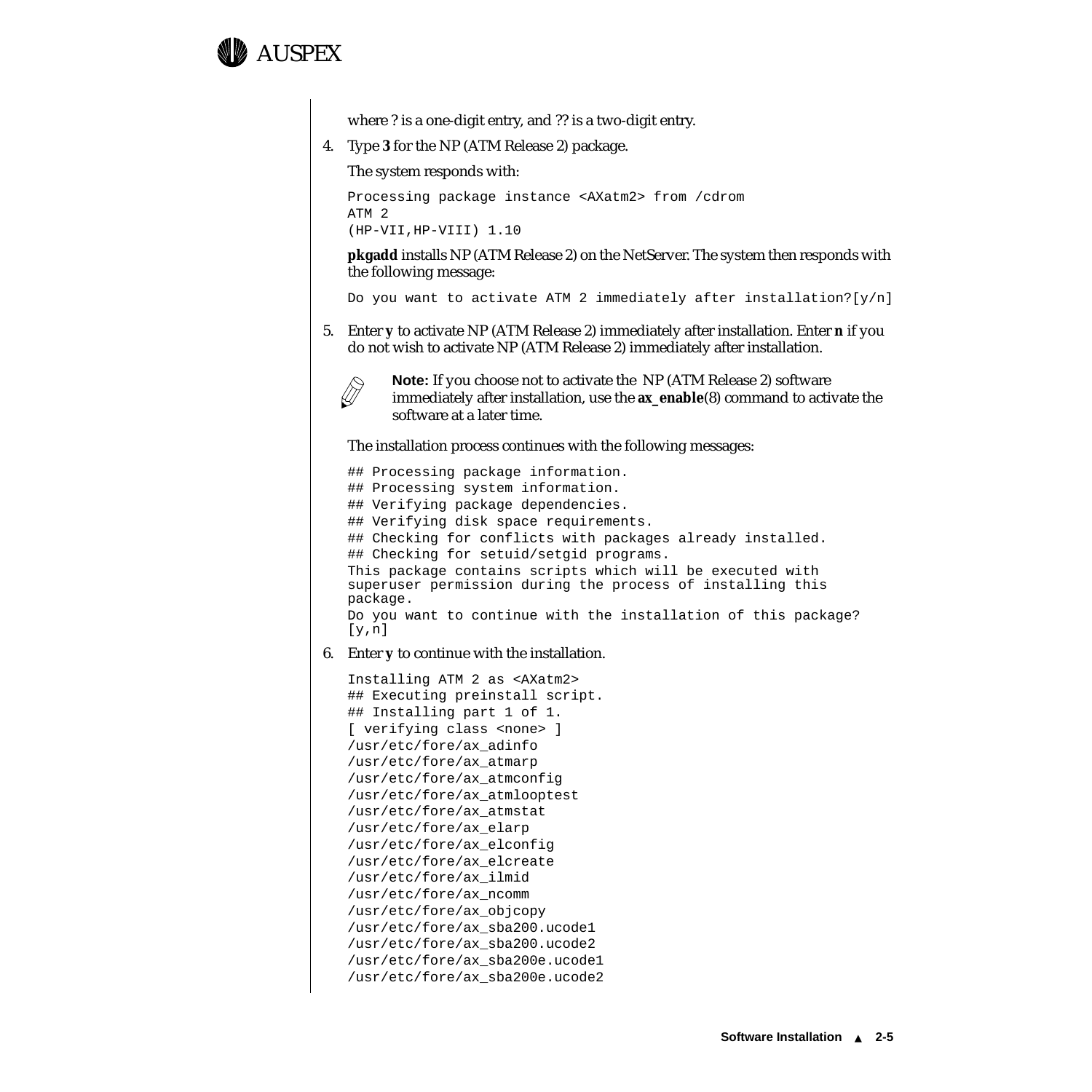```
/usr/etc/fore/rc.ax_sba200
/usr/man/man4/afa.4
/usr/man/man4/aqa.4
/usr/man/man8/ax_adinfo.8c
/usr/man/man8/ax_atmarp.8c
/usr/man/man8/ax_atmconfig.8c
/usr/man/man8/ax_atmlooptest.8c
/usr/man/man8/ax_atmstat.8c
/usr/etc/fore/ax_elarp.8c
/usr/etc/fore/configuration.lane
/usr/etc/fore/ax_elconfig.8c
/usr/etc/fore/ax_elcreate.8c
/usr/man/man8/ax_ilmid.8c
/usr/man/man8/ax_ncomm.8c
```
Installation of <AXatm2> was successful. The following packages are available:

| 1             | AXatm2       | ATM <sub>2</sub>                                           |
|---------------|--------------|------------------------------------------------------------|
|               |              | (HP-VII, HP-VIII) 1.10                                     |
| $\mathcal{L}$ | AXbackup     | FastBackup                                                 |
|               |              | (HP-VII, HP-VIII) 1.10                                     |
| 3             | AXdquard     | DataGuard                                                  |
|               |              | (HP-VII, HP-VIII) 1.10                                     |
| 4             | AXdocs       | Auspex System Documentation                                |
|               |              | (HP-VII, HP-VIII) 1.10                                     |
| 5             | AXdrvgrd     | DriveGuard                                                 |
|               |              | (HP-VII, HP-VIII) 1.10                                     |
| 6             | AXftp        | NP Resident FTP                                            |
|               |              | (HP-VII, HP-VIII) 1.10                                     |
| 7             | AXsrvqrd     | ServerGuard                                                |
|               |              | (HP-VII, HP-VIII) 1.10                                     |
| 8             | AXEC1        | EtherChannel                                               |
|               |              | (HP-VII, HP-VIII) 1.10                                     |
| 9             | AXNeTsrv     | NeTservices Products                                       |
|               |              | (HP-VII, HP-VIII) 1.10                                     |
|               | 10 AXNTadmin | NeTservices Administration                                 |
|               |              | (HP-VII, HP-VIII) 1.10                                     |
|               | 11 AXNTBios  | NeTservices Concepts and Planning                          |
|               |              | (HP-VII, HP-VIII) 1.10                                     |
|               |              | Select package(s) you wish to process (or 'all' to process |

all packages). (default: all) [?,??,q]:

#### 7. Enter **q** to quit the **pkgadd** routine.

pkgadd session finished on Mar 2 17 10:58:50 PST 1998

A log of this session of pkgadd is at /tmp/pkgadd.log on the current root disk, and at /var/log/pkgadd.log on the target disk.

#### 8. Verify the installation using the **pkgchk** command; for example:

# **pkgchk -l AXatm2**

This completes NP (ATM Release 2) installation.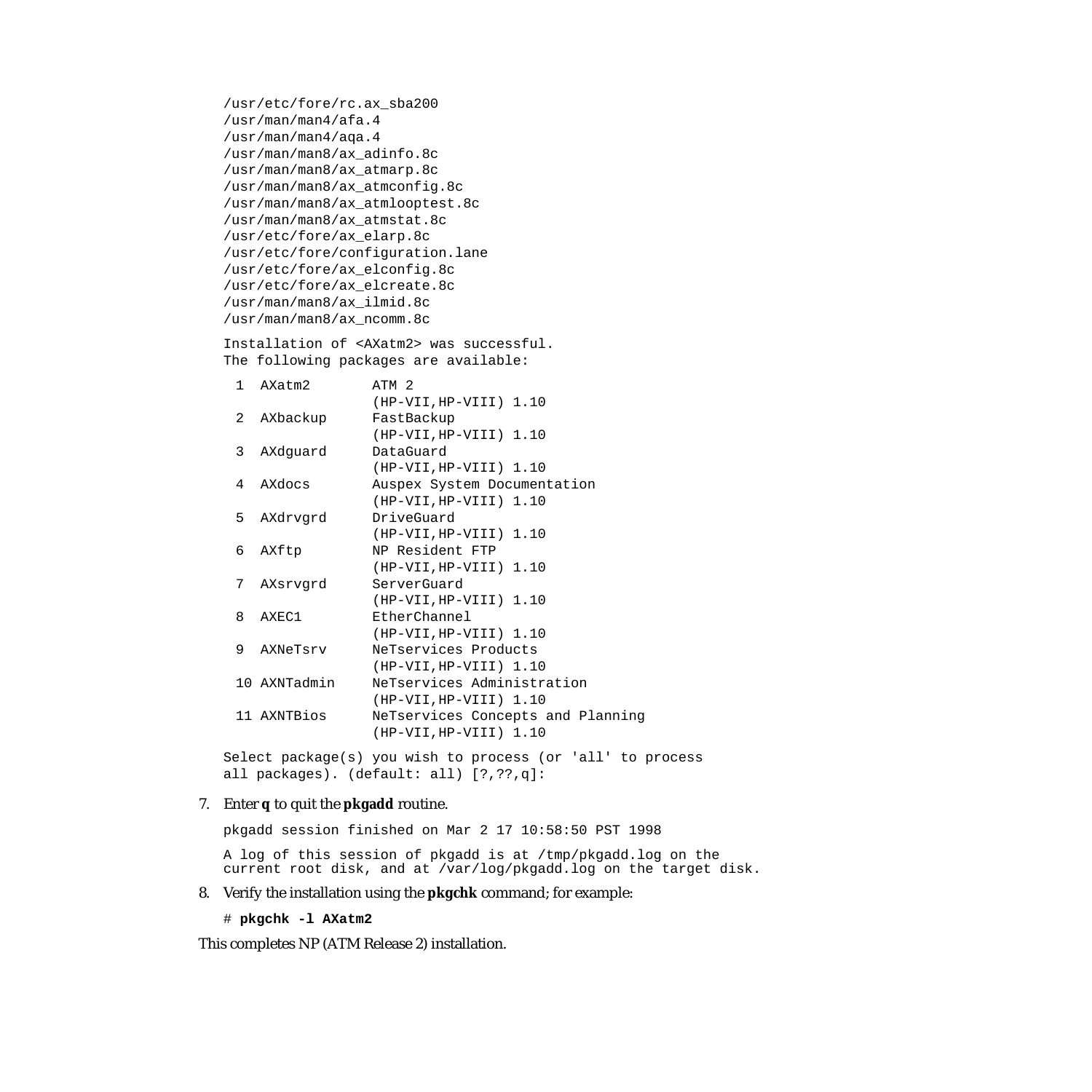<span id="page-30-0"></span>

# **3 Configuring Network Interfaces**

## **About This Chapter**

This chapter provides procedures for configuring FORE IP, Classical IP, and LEC interfaces.

The following topics are covered in this chapter:

- ▲ [NP \(ATM Release 2\) Network Interface Numbering](#page-31-0)
- ▲ [Configuring FORE IP Interfaces](#page-32-0)
- ▲ [Configuring Classical IP Interfaces](#page-33-0)
- ▲ [Configuring LEC Interfaces](#page-34-0)

The procedures in this chapter assume that ILMI is running and the NSAP addresses are automatically configured for each interface. See Chapter 4 for procedures on manually configuring NSAP addresses on the Classical IP interfaces.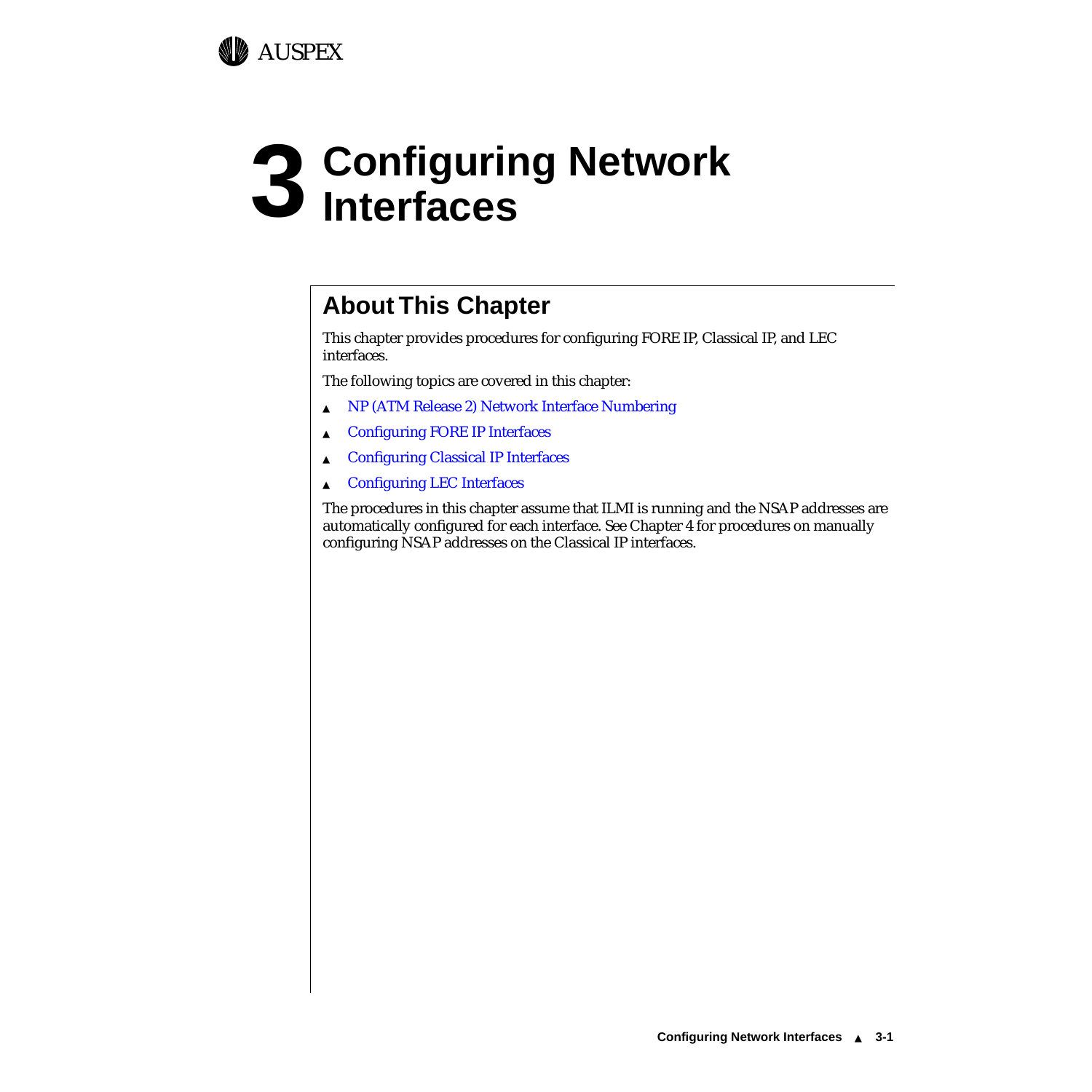

# <span id="page-31-0"></span>**NP (ATM Release 2) Network Interface Numbering**

This section describes NP (ATM Release 2) network interface numbering.

After installing the NP (ATM Release 2) software, you need to configure the network interface s. Each network interface must be configured with a unique IP address that is within the subnet assigned to the ELAN.

NP (ATM Release 2) allows you to configure three types of ATM network interfaces: 1 FORE IP primary (**afa**) interface, 4 Classical IP virtual (**aqa**) interfaces, and 16 LEC (**ael**) interfaces.

Table 3-1 shows an example of the NP (ATM Release 2) network interface numbering for an Auspex NetServer with two NP boards (NP0 and NP1), each having two ATM adapters (0, 1 and 2, 3).

| <b>NP</b><br>board no. | <b>ATM</b><br>adapter no. | <b>FORE IP</b><br>primary interfaces | <b>Classical IP</b><br>virtual interfaces | LEC<br>interfaces   |
|------------------------|---------------------------|--------------------------------------|-------------------------------------------|---------------------|
| 0                      | O                         | afa0                                 | aga0, aga1, aga2, aga3                    | $ael0 - ael15$      |
| 0                      |                           | afa1                                 | aga4, aga5, aga6, aga7                    | ael $16 -$ ael $31$ |
|                        |                           | afa2                                 | aga $8$ , aga $9$ , aga $10$ , aga $11$   | ael $32 -$ ael $47$ |
|                        | 3                         | afa3                                 | aga12, aga13, aga14, aga15                | ael $48 -$ ael $63$ |

|  | Table 3-1. Example of NP (ATM Release 2) network interface numbering |  |
|--|----------------------------------------------------------------------|--|
|  |                                                                      |  |

In the example, FORE IP primary interfaces are named **afa0** – **afa3**, depending on the number of ATM adapters installed in the server. Classical IP virtual interfaces are named **aqa0** – **aqa15**, depending on the number of FORE IP primary interfaces configured. Each Classical IP interface has its virtual interface number as a suffix. LEC interfaces are named **ael0** – **ael63**, depending on the number of ELANs configured.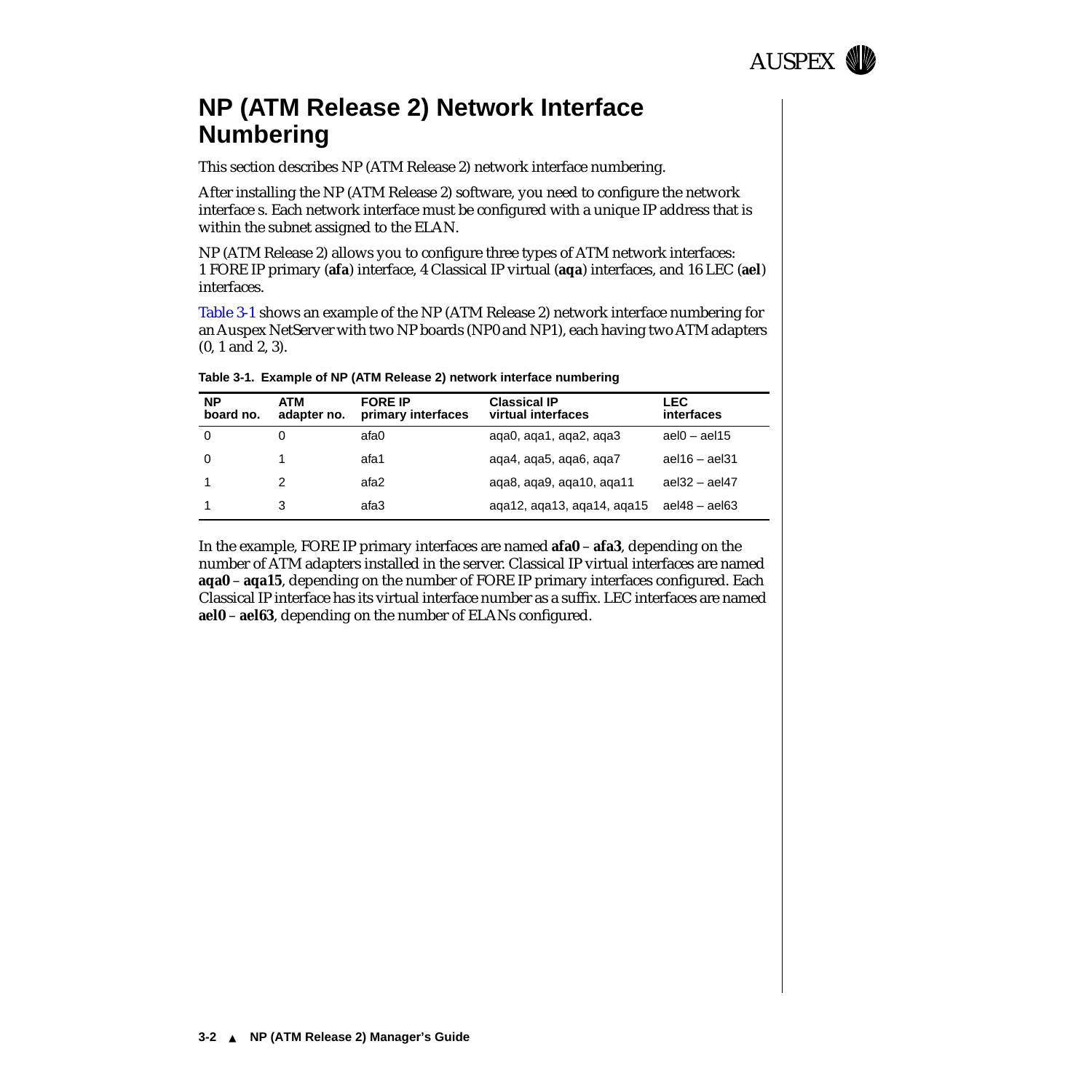<span id="page-32-0"></span>

## **Configuring FORE IP Interfaces**

This section provides the procedures for configuring FORE IP primary interfaces.

Each ATM adapter in the NetServer must be configured with a FORE IP address. Auspex system software recognizes FORE IP primary interfaces as **afa** in commands and displays.

#### **To configure the FORE IP primary interface addresses**

1. Run **NSconfig**(8) to edit the network information for each **afa** interface, then execute **NSconfig** with **Ctrl-F**.



**Note: NSconfig** executes ifconfig's of network interfaces whether you are running in single or multi-user mode.



**Caution:** Do not alter the **ifconfig** command lines in the file */etc/rc.boot*. **NSconfig** relies on these command lines to function properly.

For example, the following NSconfig form shows entries for five ATM adapters installed in an Auspex NetServer:

```
ATM FORE SPANS Intf
afa0 >UP [host-afa0__] [100.00.00.0_] [ffffff00_______]>0
. afa0 on-net afa0 off-net
.
afal >UP
afa1 >UP [host-afa1__] [100.00.00.1_] [ffffff00_______]>0
. afa1 on-net afa1 off-net
.
afa2 >UP
afa2 >UP [host-afa2__] [100.00.00.2_] [ffffff00_______]>0
. afa2 on-net afa2 off-net
.
.
afa3 >Dwn
.
.
.
afa4 >UP [host-afa4__] [100.00.00.3_] [ffffff00_______]>0
 afa4 on-net afa4 off-net
```
In this example, interfaces **afa0**, **afa1**, **afa2, and afa4** are marked UP, and interface **afa3** is marked DWN.

2. If you changed the IP address or netmask of a network interface, or if the NIS type is changed to master or slave, reboot the server after running **NSconfig**. This creates entries in the */etc/rc.boot* file.

This completes the procedure for configuring the FORE IP primary interface addresses.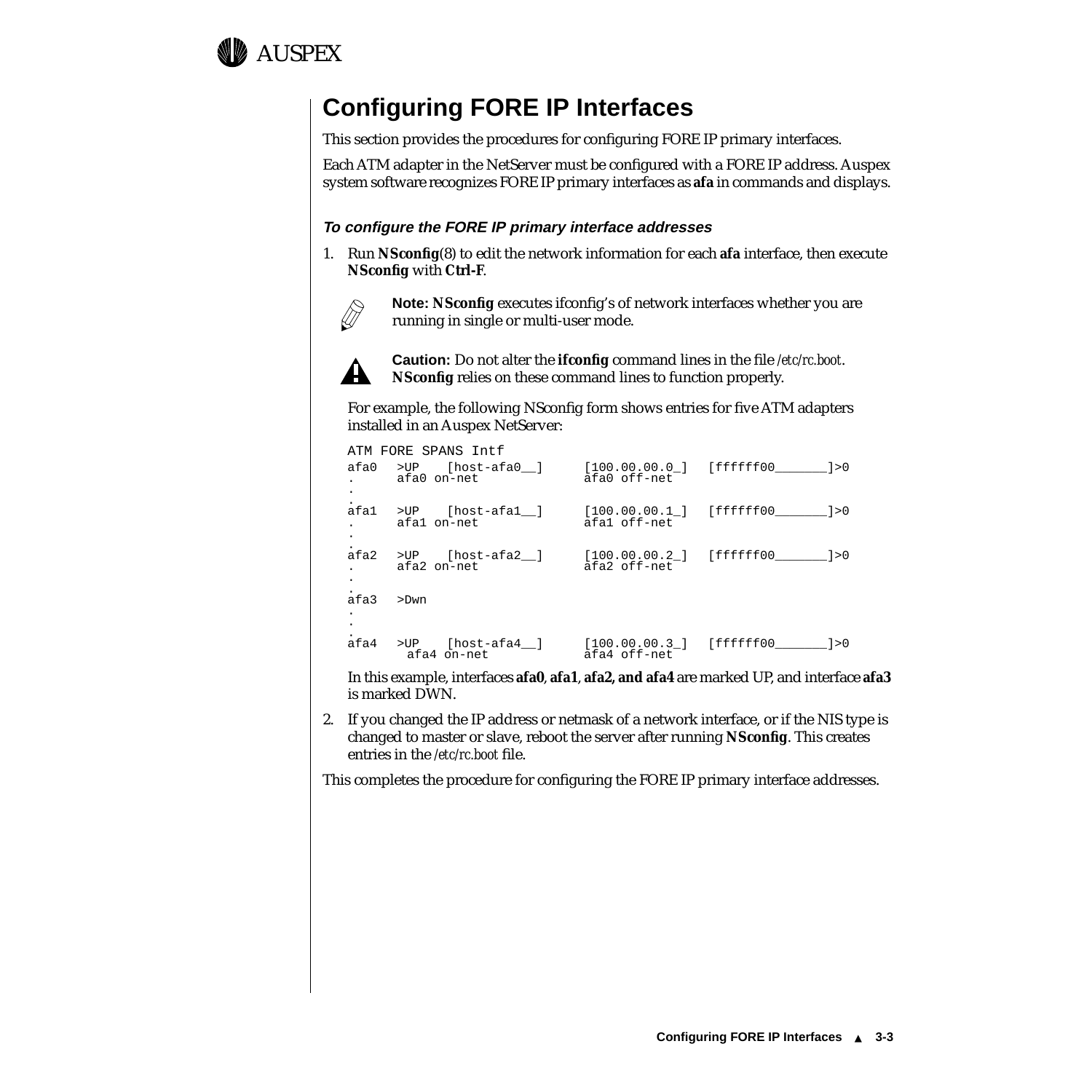

# <span id="page-33-0"></span>**Configuring Classical IP Interfaces**

This section provides the procedures for configuring Classical IP virtual interfaces.

Each ATM adapter in the NetServer can be configured with a Classical IP virtual interface address. Auspex system software recognizes Classical IP virtual interfaces as **aqa** in commands and displays.

#### **To configure the Classical IP virtual interface addresses**

1. Run **NSconfig**(8) to edit the network information for each **aqa** interface, and execute NSconfig using **Ctrl-F**.



**Note: NSconfig** executes the ifconfig's of network interfaces whether you are running in single or multi-user mode.



**Caution:** Do not alter the **ifconfig** command lines in the file */etc/rc.boot*. **NSconfig** relies on these command lines to function properly.

For example, the following NSconfig form shows entries for five ATM adapters installed in an Auspex NetServer:

|                                                     | ATM Classical IP Intf                        |               |                                    |
|-----------------------------------------------------|----------------------------------------------|---------------|------------------------------------|
| $\bullet$<br>$\bullet$                              | aqa0 >UP [host-aqa0_]<br>. aga0 on-net       | aga0 off-net  | $[100.00.00.0]$ $[effff00$ $] > 0$ |
| $\mathbf{A}$ and $\mathbf{A}$                       | aqa4 >UP [host-aqa4_]<br>aga4 on-net         | aga4 off-net  | $[100.00.00.1]$ $[effff00$ $] > 0$ |
| $\mathbf{L}^{\text{max}}$<br>$\bullet$<br>$\bullet$ | aqa8 >UP [host-aqa8_]<br>aga8 on-net         | aga8 off-net  | $[100.00.00.2]$ $[effff00$ $] > 0$ |
| aga12 >Dwn<br>$\bullet$                             |                                              |               |                                    |
|                                                     | $aqa16$ >UP [ $host-aqa16$ ]<br>aga16 on-net | aga16 off-net | [100.00.00.3 ] [ffffff00<br>1 > 0  |

In this example, interfaces **aqa0**, **aqa4**, **aqa8, and aqa16** are marked UP, and interface **aqa12** is marked DWN.

The NSAP address for each interface is automatically determined by the ILMI daemon (**ax\_ilmid**).

2. If you changed the IP address or netmask of a network interface, or if the NIS type is changed to master or slave, reboot the server after running **NSconfig.** 

This completes the procedure for configuring Classical IP virtual interface addresses.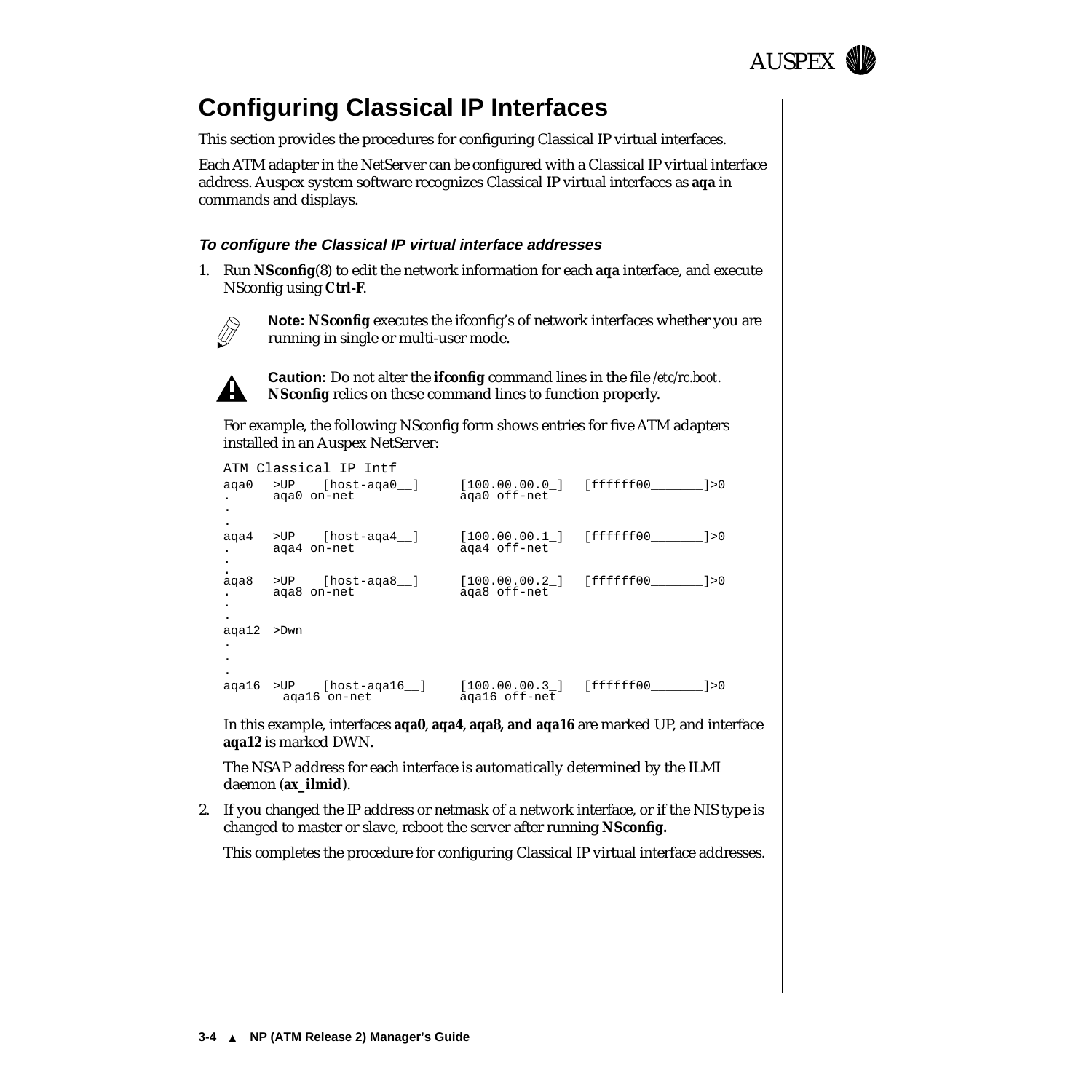<span id="page-34-0"></span>

## **Configuring LEC Interfaces**

This section provides the procedures for configuring LEC interfaces.



**Note:** NP (ATM Release 2) does not support the LAN Emulation Configuration Server (LECS) and LAN Emulation Server (LES) features of LANE. This guide does not provide procedures for these features.

Auspex system software recognizes the LEC interfaces as **ael** in commands and displays.

Setting LEC interface addresses requires a few simple steps including, running the **NSconfig**(8) command.



**Note: NSconfig** executes the ifconfig's of network interfaces whether you are running in single or multi-user mode.



**Caution:** Do not alter the **ifconfig** command lines in the file */etc/rc.boot*. **NSconfig** relies on these command lines to function properly.

A reboot after running **NSconfig** is only required if you are running in multi-user mode, changing the IP address or netmask of a network interface, or the NIS type is changed to master or slave.

### **To configure LEC interfaces**

1. Using **vi**(1) or other editor, edit the */usr/etc/fore/configuration.lane* file*.* Using the following examples as guidelines. Note that "UNIT" means ATM adapter.

Example 1:

```
#
ELAN=Marketing UNIT=0 (which will create ael0)
#
```
In the example, the ELAN name is specified as "Marketing". Since the UNIT number is not set, it defaults to zero, and the LECS defaults to "-well-known".

Example 2:

```
#
ELAN=Finance -1 UNIT=1 (which creates ael16)
#
ELAN=Finance -2 UNIT=2 (which creates ael32)
#
ELAN=Finance -3 UNIT=3 (which creates ael48)
#
```
In the example, three ELAN names are specified as "Finance". The UNIT numbers are set to 1, 2, and 3. The LECS defaults to "-well-known".

Example 3:

```
#
ELAN=Engineering -3 UNIT=3 (which creates ael49)
#
```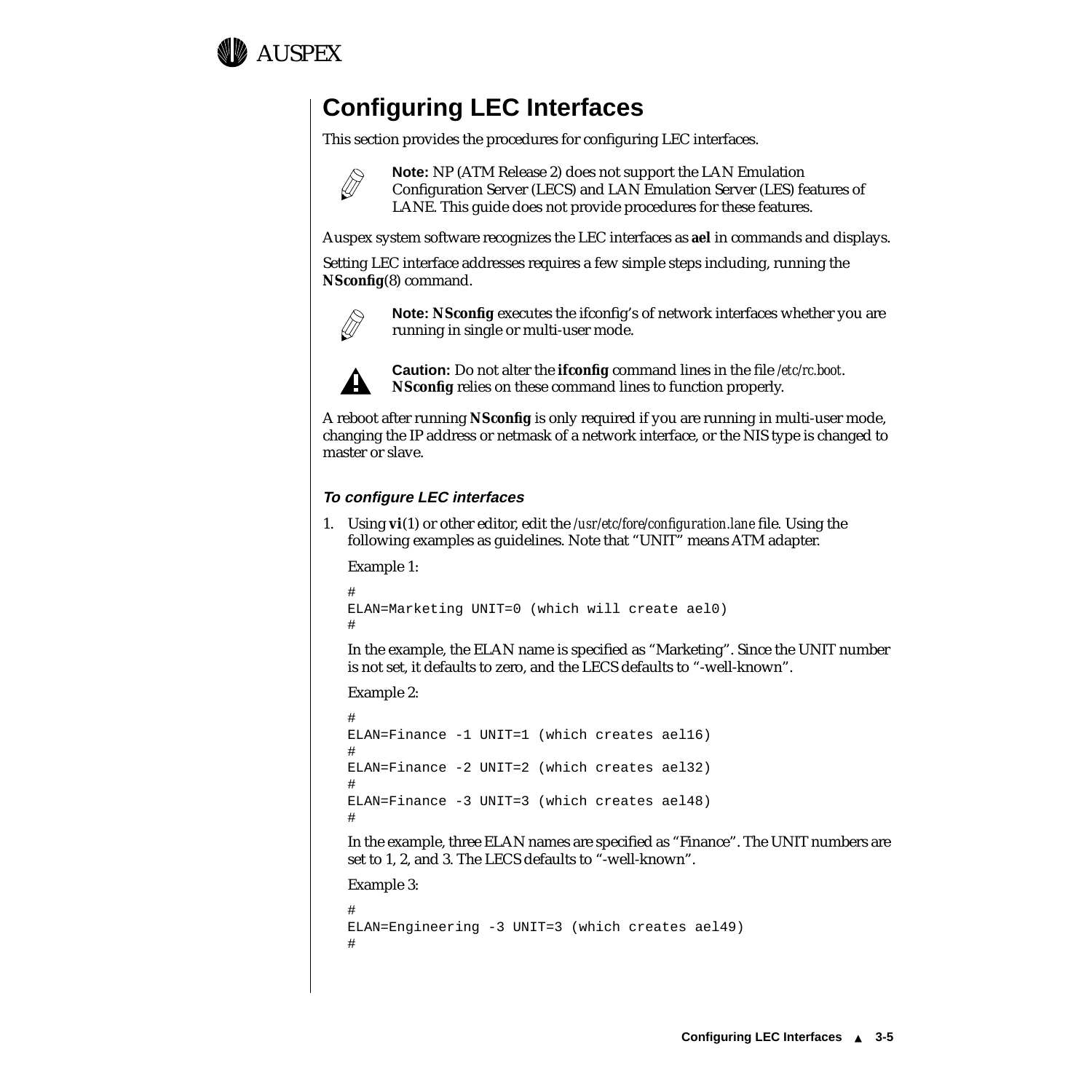**AUSPEX NV** 

In the example, the ELAN name is specified as "Engineering". Since Engineering is being configured on the same UNIT, the UNIT number is set to 3 and the LECS defaults to "-well-known".

2. Run **NSconfig**(8) to edit the network information for each **ael** interface, then execute **NSconfig** with Ctrl-F.

The following NSconfig form displays the entries for **the LEC interface examples described in [step 1:](#page-34-0)**

```
ATM LANE Intf
a = 10 >UP [host-ael0_] [100.00.00.0_] [ffffff00_________]>0<br>ael0 on-net ael0 off-net
     ael0 on-net
.
.
ael16 >UP [host-ael16_] [100.00.00.1_] [ffffff00_______]>0
ael16 on-net ael16 off-net .
.
.
ael32>UP [host-ael32_] [100.00.00.2_] [ffffff00_______]>0
ael32on-net ael32 off-net .
.
.
ael48 >Dwn
.
.
.
ael49 >UP [host-ael49_] [100.00.00.3_] [ffffff00_______]>0
 ael49 on-net ael49 off-net
```
In the example, interfaces **ael0**, **ael16**, **ael32**, and **ael49** are marked UP; interface **ael48** is marked DWN.

**NSconfig** automatically launches the **ax\_elcreate** command to create the **ael** entries from the *configuration.lane* file. The NSAP address for each interface is automatically determined by ILMI daemon (**ax\_ilmid**).

- 3. Edit the */usr/kvm/sys/aushp/conf/<config file>* file to tune "net interfaces" to create more than 60 LEC addresses.
- 4. Run the **ax\_elconfig**(8C) command to view the configured interfaces. The server displays the ELAN information for each **ael** interface; for example:

# ax elconfig show -configured -unit 0 # ax\_elconfig show -configured -unit 1 # ax\_elconfig show -configured -unit 2 # ax\_elconfig show -configured -unit 3

This completes the procedure for configuring LEC interfaces.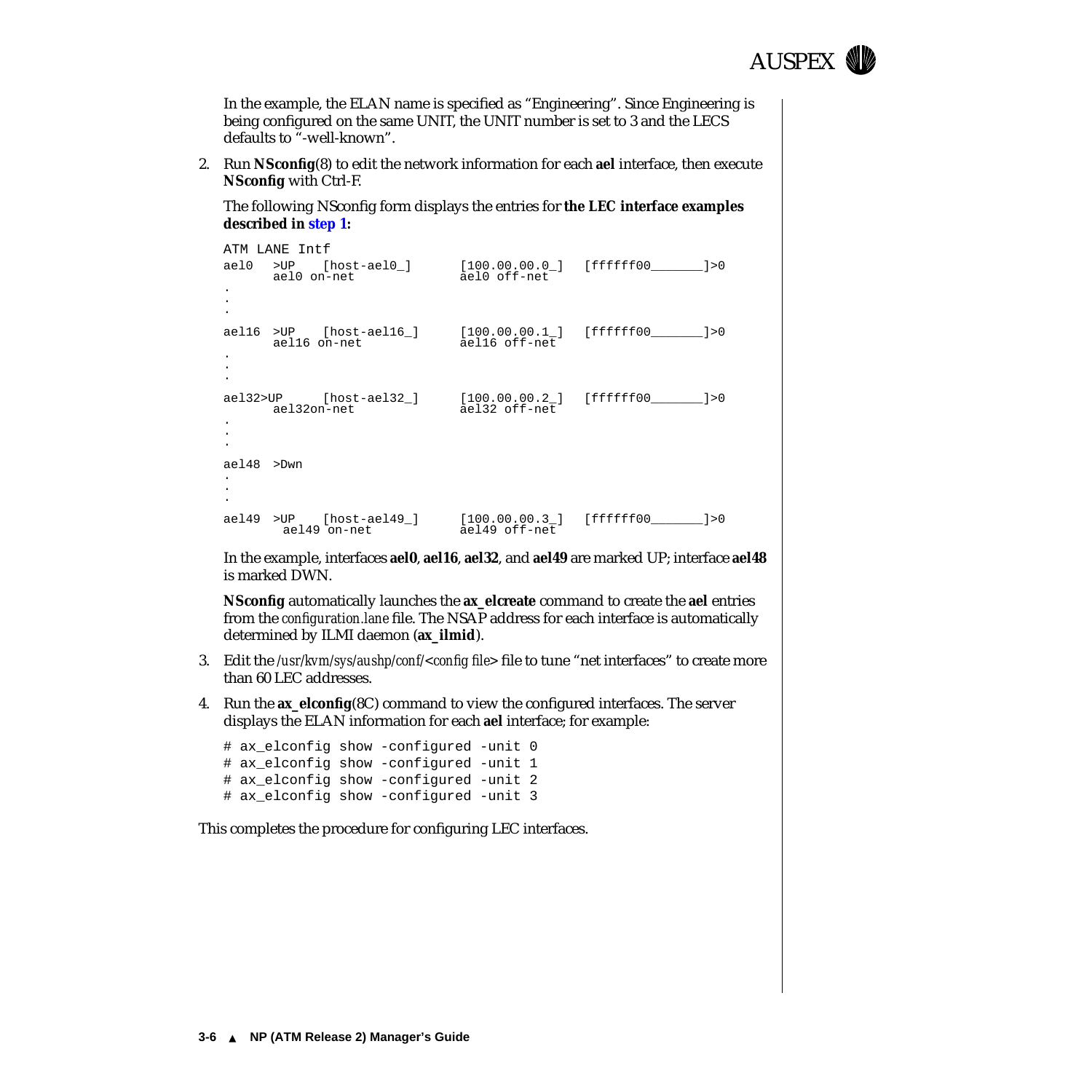<span id="page-36-0"></span>

# **4 Maintenance**

## **About This Chapter**

This chapter provides maintenance information for NP (ATM Release 2).

The following topics are covered in this chapter:

- ▲ [Maintenance Utilities](#page-37-0)
- ▲ [NP \(ATM Release 2\) and ax\\_perfmon](#page-39-0)
- ▲ [Operating Without ILMI Support](#page-40-0)
- ▲ [Configuring the NetServer as an ATMARP Server](#page-41-0)
- ▲ [Load Balancing](#page-41-0)
- ▲ [Removing NP \(ATM Release 2\)](#page-42-0)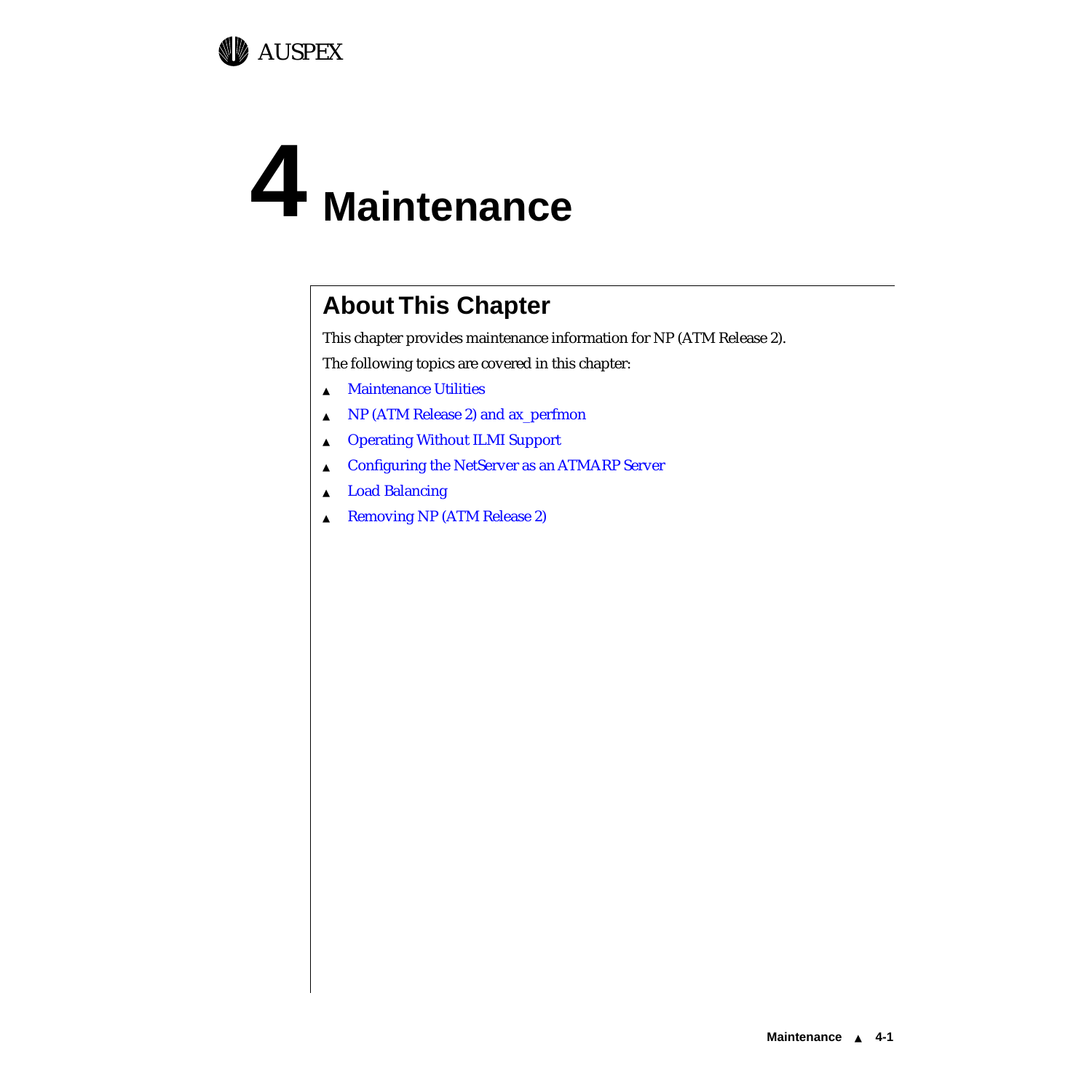

# <span id="page-37-0"></span>**Maintenance Utilities**

This section describes the maintenance utilities available with the NP (ATM Release 2) software. See the man pages for complete information on these utilities.

## **ax\_adinfo(8C)**

This command displays the hardware and firmware versions of the ATM adapter, media type, and slot number. If the firmware release is 0.0.0, the ATM firmware is not downloaded.

## **ax\_atmarp(8C)**

This command is used for MAC/NSAP address mapping. It has the following functions:

- ▲ Displays translation table entries
- Deletes translation table entries
- Routes IP traffic to particular destinations over PVCs. Deleting and routing features have numerous options for fine-tuning NP (ATM Release 2) operations.

## **ax\_atmconfig(8C)**

This configuration tool command for NP (ATM Release 2) devices and has the following functions:

- ▲ Displays an NP (ATM Release 2) device's current configuration
- Sets the MTU on an interface
- Enables and disables IP load balancing
- ▲ Enables and disables SPANS on a device
- Enables and disables IP multicasting on an interface

### **ax\_atmlooptest(8C)**

This command is a diagnostic tool that tests an ATM interface for cell reception and transmission functionality. The test uses the FORE ATM user-level Application Programming Interface (API), which requires configuring the FORE IP interface. The ATM interface needs SPANS signalling turned by using the  $ax \text{ atmconfi}(8C)$  command.

### **ax\_atmstat(8C)**

This command displays numerous FORE ATM device driver statistics. You can choose to display statistics from the physical layer (TAXI, OC-3), ATM layer, ATM adaptation layer, or the NP (ATM Release 2) device drivers. It also allows you to select an interval to use when gathering the statistics.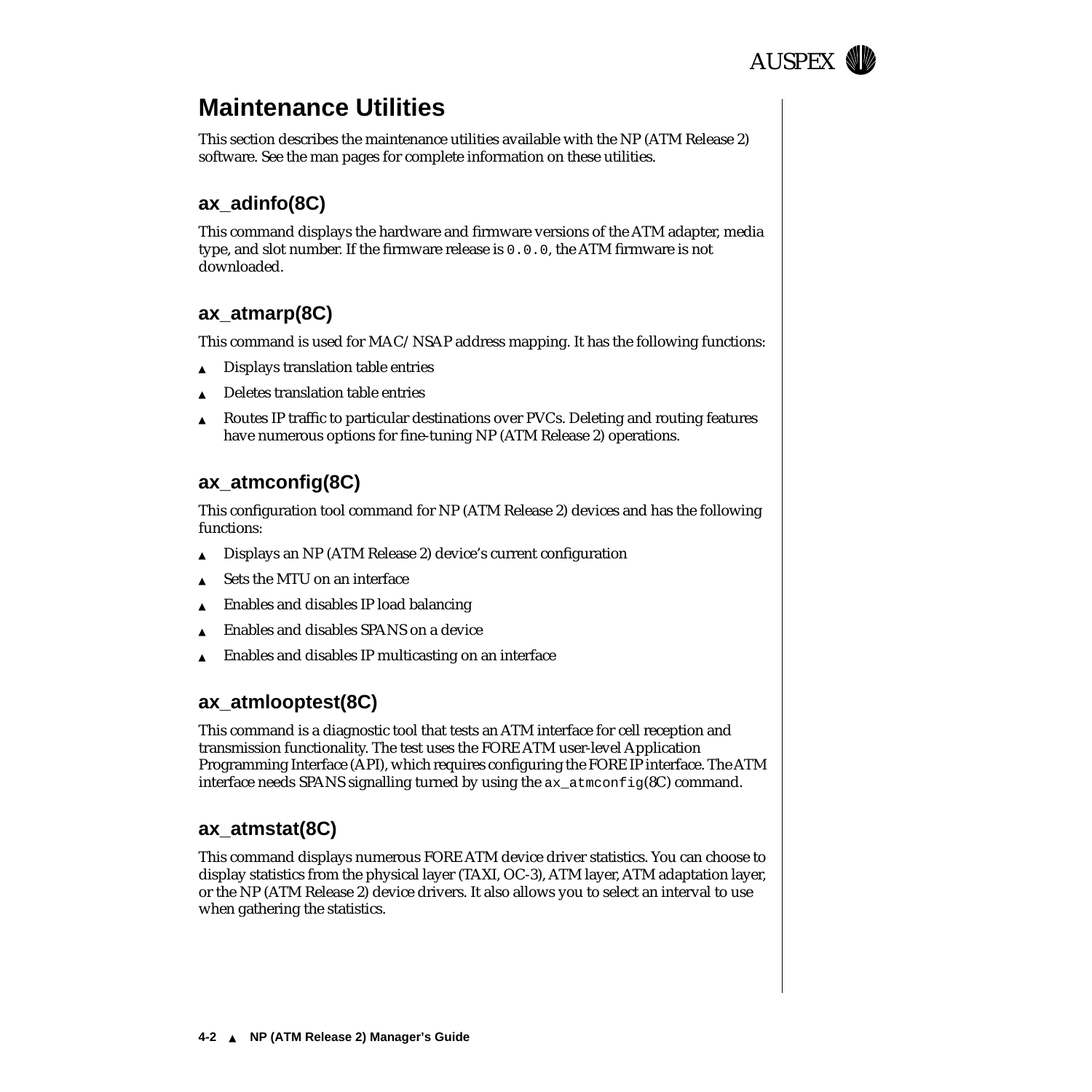# <span id="page-38-0"></span>AUSPEX

## **ax\_elarp(8C)**

This command removes dynamic table entries for LECs in the router.

## **ax\_elconfig(8C)**

This command allows the user to manually create LANE client (ael) interfaces.

## **ax\_elcreate(8C)**

This command interprets the definitions from the file */usr/etc/fore/configuration.lane*, and automatically creates LANE client interfaces.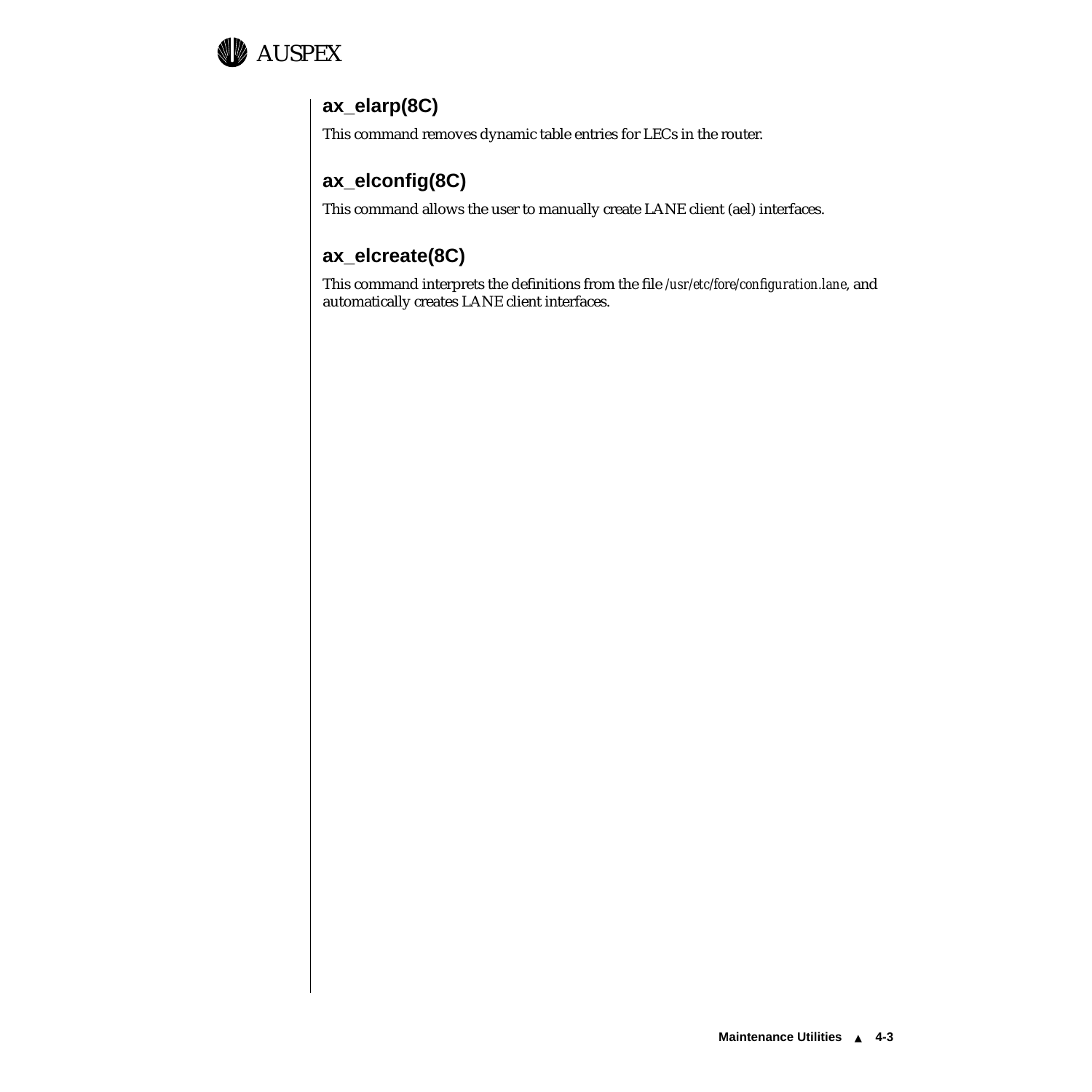

## <span id="page-39-0"></span>**NP (ATM Release 2) and ax\_perfmon**

The performance monitoring tool ax\_perfmon(8) displays specific information for NP (ATM Release 2) connections. Refer to the ax\_perfmon man page for more information.

Figure 4-1 displays a portion of the ax\_perfmon screen. The NP (ATM Release 2) entry is designated as a00.

|  |  | 1.0 System SummarySrvA Sun Mar 1 15:26:20 1998              |  |                    |  |                |
|--|--|-------------------------------------------------------------|--|--------------------|--|----------------|
|  |  | CPU Util MFS Bytes/sec HP CPU Util NP1:Bytes/secSP0:OPs/sec |  |                    |  |                |
|  |  | NP0 2%[ ] [ 4524] 33% usr a00[ 211] (0~80 bar)              |  |                    |  |                |
|  |  | NP1 1%   11211                                              |  |                    |  | $\blacksquare$ |
|  |  | NP2 0% 1 [ 3365]                                            |  | 66% idle H00[ 0] [ |  | - 1            |

**Figure 4-1. Example of an NP (ATM Release 2) entry in an ax\_perfmon display**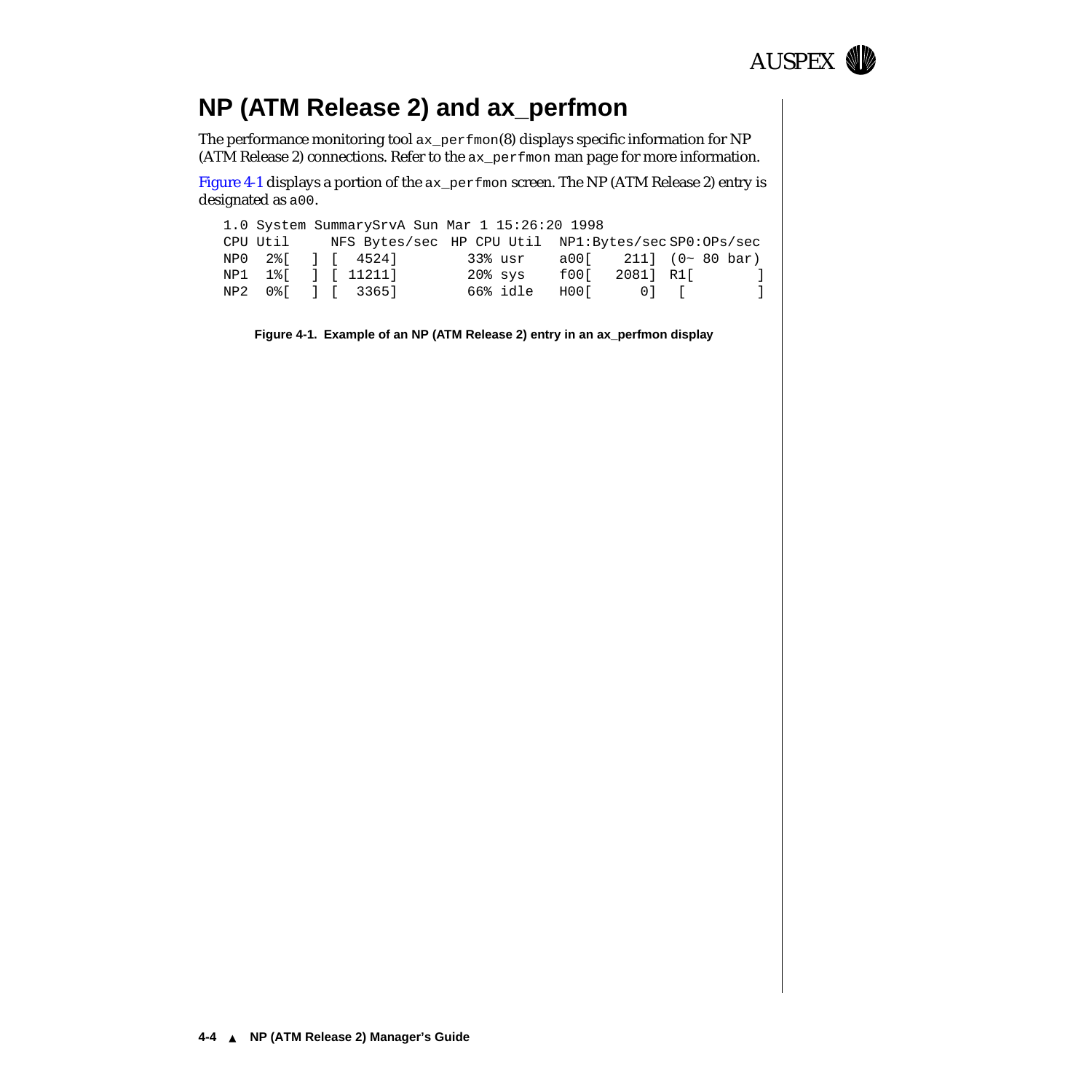<span id="page-40-0"></span>

## **Operating Without ILMI Support**

If ILMI is not supported on a particular switch or host in a given network, then the ATM addresses must be manually configured. If a given switch does not support ILMI, it cannot supply an ATM prefix to the hosts. Therefore, the user must assign a unique, valid prefix to the switch. Additionally, the same prefix should be used for all the hosts in the LIS.

Once a network interface ATM address is set, it can be changed by running the **ax\_atmarp**(8C) command to set the new address, and then bringing the interface down and back up (ifconfig aqa*xx* down; ifconfig aqa*xx* up) for the ATM address change to take effect.

#### **To manually configure ATM addresses for systems without ILMI support**

- 1. Get the network prefix from your ATM switch.
- 2. Get the network address from your ATM adapter.

This can be done by logging in as "root" and running the **ifconfig** command to obtain the "ether" portion of the display. You can add any selector byte you choose.

3. On the NetServer, run the **ax\_atmarp** command to configure the ATM address for each specified interface. For example:

# ax\_atmarp -n 0x47.0000.00.ffe100.0000.f21a.1d25.002048062f8b.00 aqa16

In the example, 0x47.0000.00.ffe100.0000.f21a.1d25. is the ATM switch prefix, 002048062f8b is the MAC portion, and .00 is any selector byte you choose.

The switch directly attached to this interface is then informed of the address through adapter software and the NetServer can then begin signalling.

When ILMI is not supported, you need to manually configure the LEC NSAP addresses while creating the LEC interfaces. See the */usr/etc/fore/configuration.lane* file for more information.

This completes the procedure for manually configuring ATM addresses for systems without ILMI support.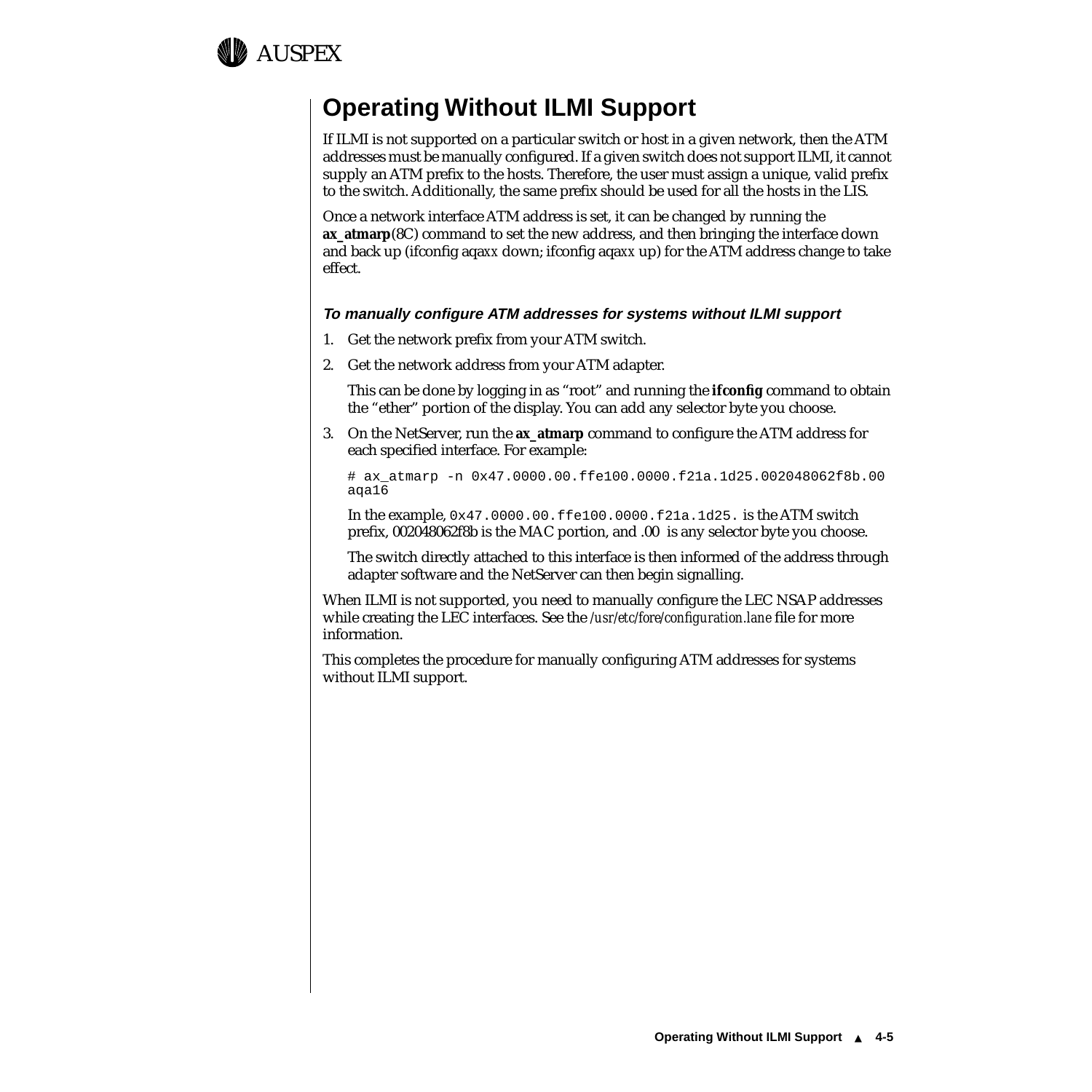

# <span id="page-41-0"></span>**Configuring the NetServer as an ATMARP Server**

With NP (ATM Release 2), the NetServer can be configured as an ATMARP server. The ATMARP server address is configured using the **ax\_atmarp -p** command. Set up the ATMARP to IP address translations by using the **ax\_atmarp -o** command.

Use **NSconfig** to UP the interfaces and **ifconfig** to set the IP address and netmask.

# **Load Balancing**

ATM adapters on an NP can be configured for load balancing.



**Note:** FORE IP interfaces on the same NP must be configured with the same IP address for load balancing. See the **NSconfig**(8C) or **ifconfig**(8C) man page for more information.

Load balancing can be turned off by using the **ax\_atmconfig -b off afa***x* command, where **x** represents the number of the interface. This command turns off load balancing for the NP on which the interface resides.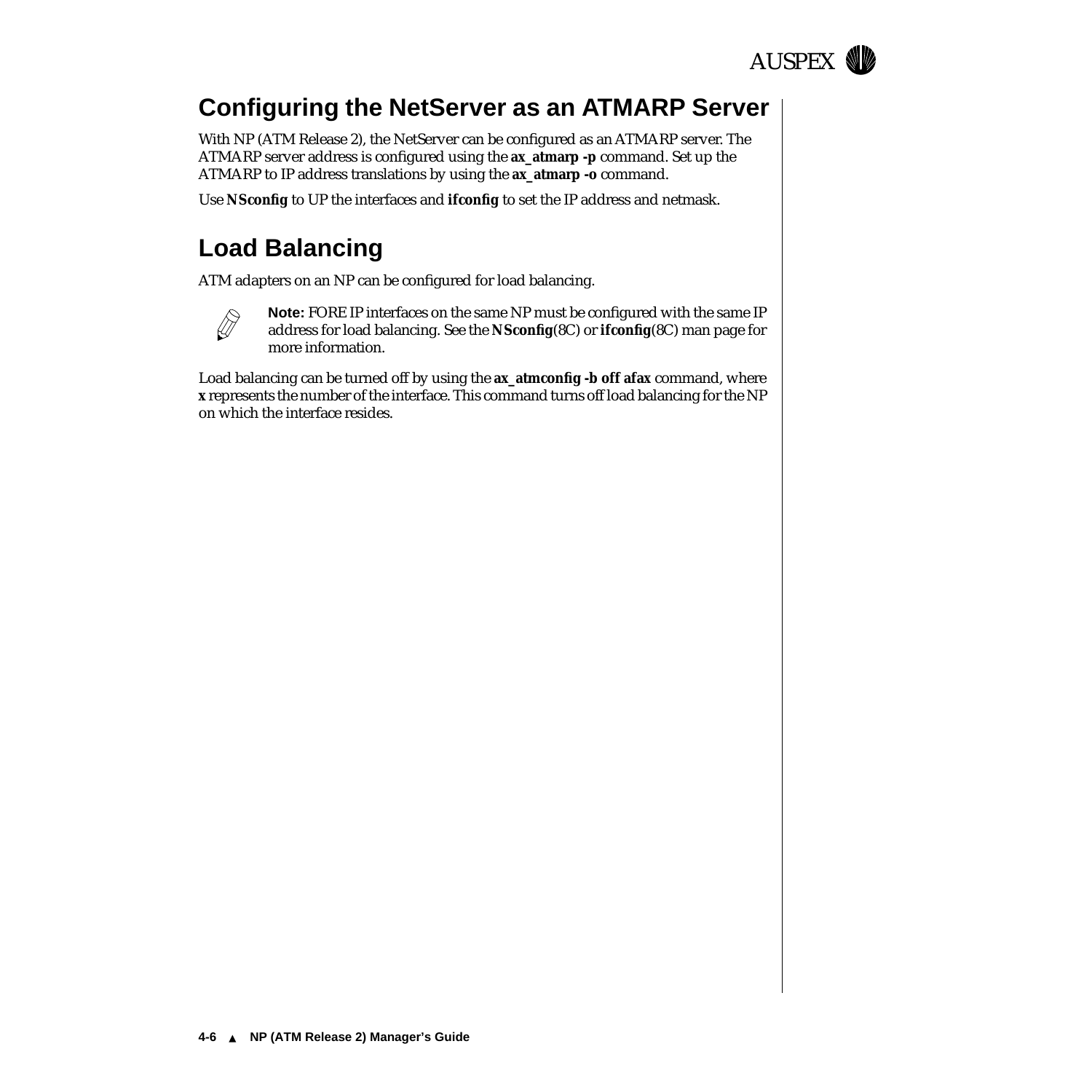<span id="page-42-0"></span>

## **Removing NP (ATM Release 2)**

This section describes how to use the **pkgrm**(1M) command for removing the NP (ATM Release 2) software from the NetServer. Refer to the **pkgrm** man page for additional information on how to use this command.

#### **To remove the NP (ATM Release 2) package**

- 1. Type the **pkgrm** command at the system prompt as follows:
	- # pkgrm

The system lists installed packages and then prompts you for removing a package.

pkgrm session started on Sun Mar 1 15:28:47 PST 1998 The following packages are available: . . Select package(s) you wish to process (or 'all' to process all packages). (default: all) [?,??,q]:

2. Type the number of the package you want to remove. The system responds with:

```
The following package is currently installed:
AXatm2 ATM 2
          HP-VII,HP-VIII) 1.10
```
Do you want to remove this package?

3. Enter **y** to remove the NP (ATM Release 2) package.

#### The system responds with:

## Removing installed package instance <AXatm2> This package contains scripts which will be executed with super-user permission during the process of removing this package. Do you want to continue with the removal of this package [y,n,?,q]

#### The system responds with:

## Removing installed package instance <AXatm2> This package contains scripts which will be executed with super-user permission during the process of removing this package. Do you want to continue with the removal of this package  $[y,n,?,q]$ 

4. Enter **y** to continue removing NP (ATM Release 2).

The system responds with:

```
## Verifying package dependencies.
## Processing package information.
## Executing preremove script.
## Removing pathnames in class <none>
/usr/etc/fore/ax_adinfo
/usr/etc/fore/ax_atmarp
/usr/etc/fore/ax_atmconfig
/usr/etc/fore/ax_atmlooptest
/usr/etc/fore/ax_atmstat
```